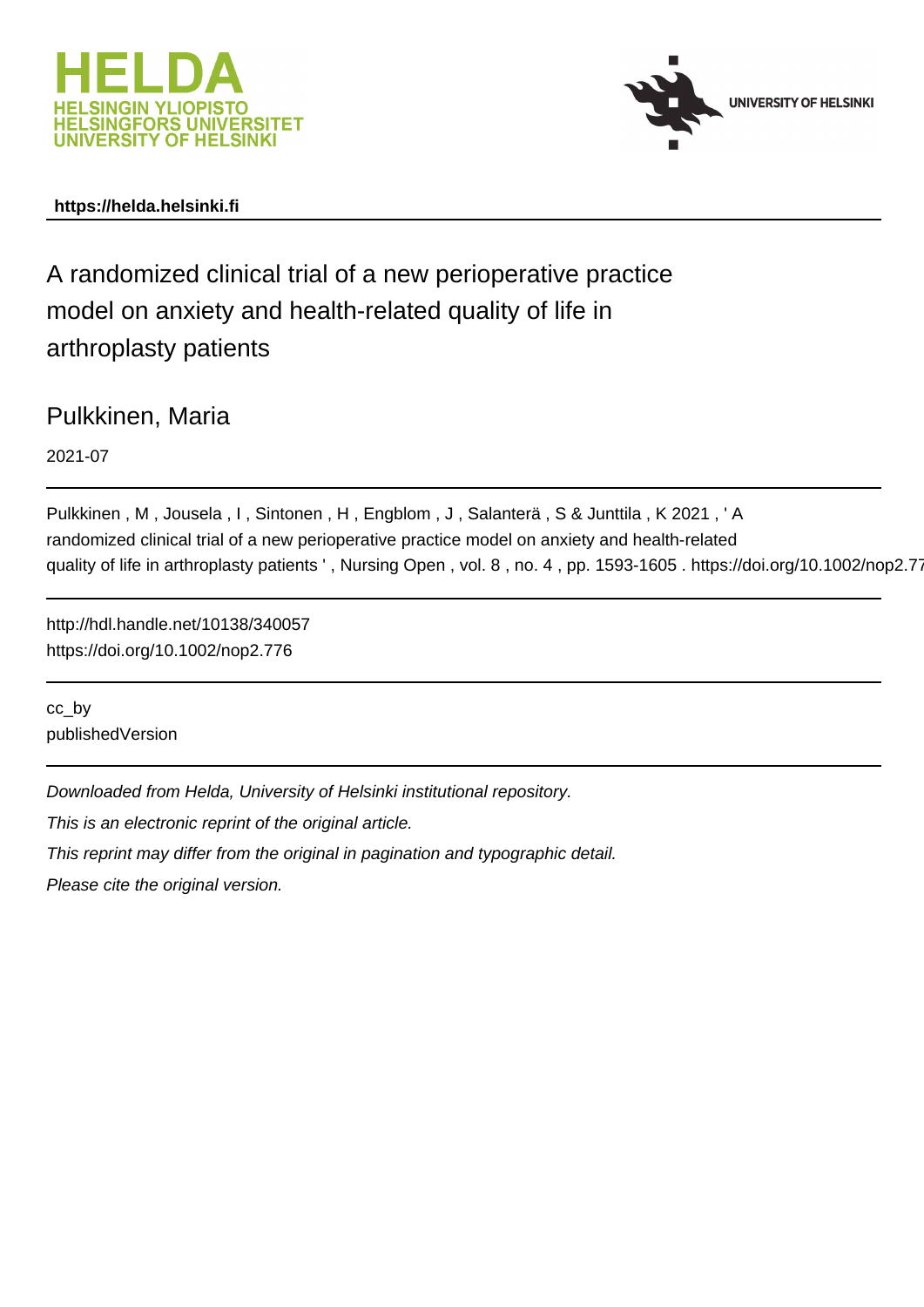# **RESEARCH ARTICLE**



**WILEY** 

# **A randomized clinical trial of a new perioperative practice model on anxiety and health-related quality of life in arthroplasty patients**

 $M$ aria Pulkkinen<sup>1,[2](https://orcid.org/0000-0003-4968-6173)</sup>  $\bullet$  | Irma Jousela<sup>1,3</sup> | Harri Sintonen<sup>4</sup> | Janne Engblom<sup>5,6</sup> | **Sanna Salanterä2,7** | **Kristiina Junttila1,2,[8](https://orcid.org/0000-0002-3541-601X)**

1 Helsinki University Hospital, Helsinki University, Helsinki, Finland

<sup>2</sup> Department of Nursing Science, University of Turku, Turku, Finland

3 University of Eastern Finland, Kuopio, Finland

4 Department of Public Health, University of Helsinki, Helsinki, Finland

5 Department of Mathematics and Statistics, University of Turku, Turku, Finland

6 School of Economics, University of Turku, Turku, Finland

<sup>7</sup>Turku University Hospital, Turku, Finland

8 Nursing Research Center, Helsinki University Hospital, Helsinki, Finland

#### **Correspondence**

Maria Pulkkinen, Peijas Hospital, Operating Rooms, PO Box 900, FI00029 HUS, Sairaalakatu 1, 00140 Vantaa, Finland. Email: [maria.pulkkinen@kolumbus.fi](mailto:maria.pulkkinen@kolumbus.fi)

#### **Funding information**

This study is a part of a larger research project called "Knowledge-based management in perioperative nursing," which has been partially funded by the State Funding for University Level Health Research in Finland and research funding from the Hospital District of Helsinki and Uusimaa.

# **Abstract**

**Aims:** To explore the effectiveness of a new perioperative practice model on anxiety and health-related quality of life in patients undergoing total hip arthroplasty and total knee arthroplasty under spinal anaesthesia.

**Design:** A randomized clinical trial.

**Methods:** Control group participants (*N =* 222) received standard perioperative care, meaning they were cared for by various nurses during their perioperative process without postoperative visits. Intervention group participants (*N =* 231) were assigned one named anaesthesia nurse during their entire perioperative process who visited them postoperatively. Both groups responded to two self-reported questionnaires: the generic 15D health-related quality of life instrument and the State-Trait Anxiety Inventory (STAI) measuring anxiety two to three weeks pre-operatively and three months postoperatively.

**Results:** There were no statistically significant differences between the groups at baseline or at follow-up in health-related quality of life or anxiety.

#### **KEYWORDS**

anxiety, continuity, health-related quality of life, nursing, perioperative practice model, randomized clinical trial

# **1** | **INTRODUCTION**

People globally suffer from osteoarthritis (OA), a chronic disease listed among the ten most disabling diseases in developed countries (WHO, 2001). Usually, OA causes pain, deformity of the joints, fatigue and anxiety, reducing both physical and psychological functioning. These symptoms influence health-related quality of life (HRQoL) in persons suffering from OA. Total hip arthroplasty (THA)

Clinical Trial Registration Number: Registered in NIH Clinical. Trials.gov under Identifier: NCT02906033

This is an open access article under the terms of the [Creative Commons Attribution-NonCommercial-NoDerivs](http://creativecommons.org/licenses/by/4.0/%0d%0a) License, which permits use and distribution in any medium, provided the original work is properly cited, the use is non-commercial and no modifications or adaptations are made. © 2021 The Authors. *Nursing Open* published by John Wiley & Sons Ltd.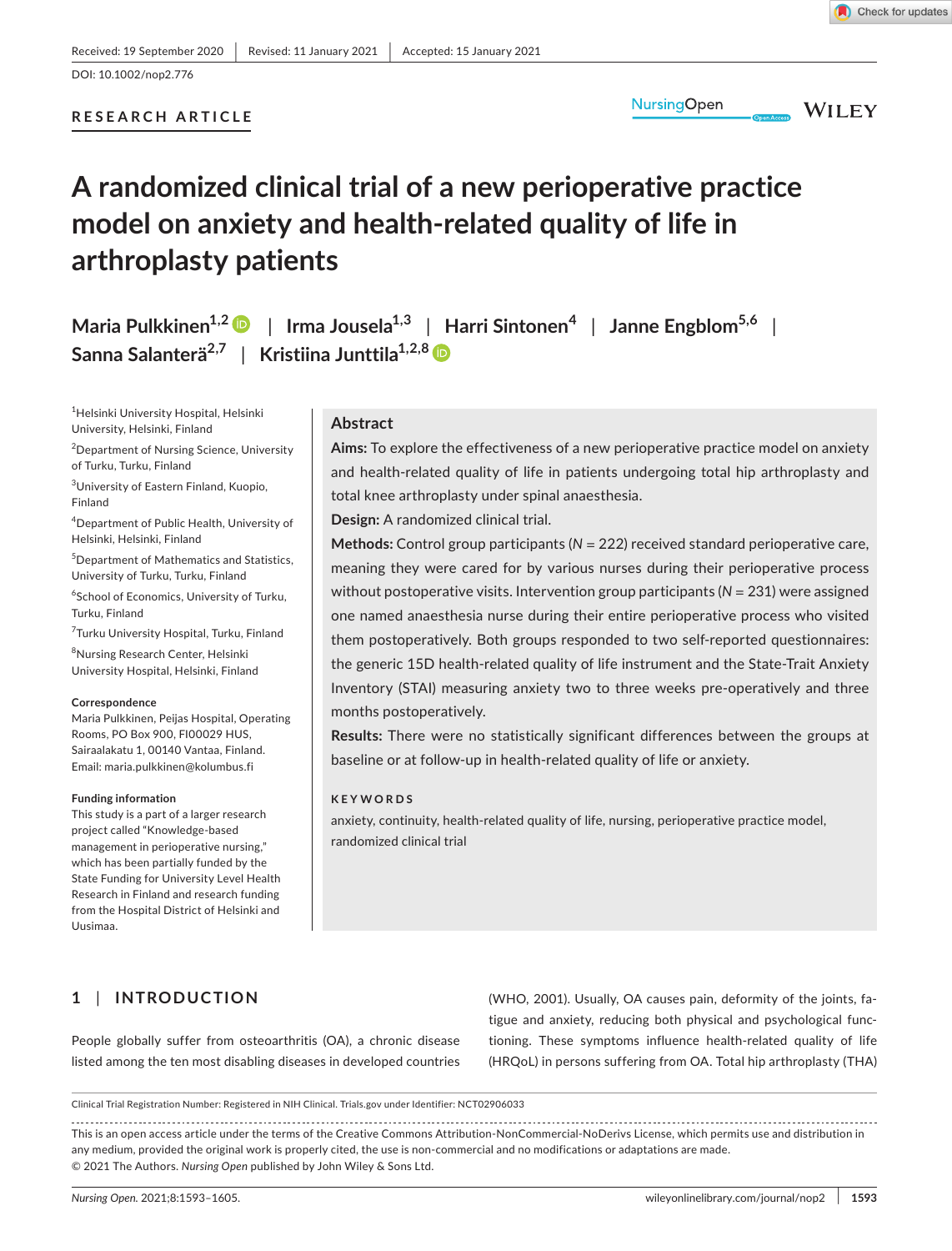**1594 WII EV\_NursingOpen** PULKKINEN ET AL.

and total knee arthroplasty (TKA) are highly effective surgical treatments for end-stage OA with the intent to improve both HRQoL and functional status (Specht et al., 2015). Advanced surgical and anaesthetic techniques have shortened arthroplasty patients' length of stay in hospitals (LOS). Other reasons for shorter LOS include increasing outpatient surgery activity and fast-track protocols comprising standardized pre-operative information, education, special anaesthetic techniques, multimodal pain management, early mobilization and active patient participation (Husted et al., 2011). Despite these medical advances, the perioperative practice model delivered by nurses has not changed over the years. The shortened LOS might be challenging both for patients and perioperative nurses because the shared time between patients and nurses is even more limited; still, the emphasis on perioperative nursing is on supporting the recovery and self-management of the patient. Patients do not form a uniform group; they are individuals with specific care needs and resources. All patients might not fit into the fast-track protocols without extra encouragement and emotional support for timely recovery and self-management.

An operation is a unique situation with an unknown outcome that may create insecurity, nervousness and a feeling of loss of control over one's life. These psychological factors cause anxiety and may result in decreased ability to concentrate and difficulties in comprehending information concerning care (Vaughn, 2007). They might even affect patients' responses to anaesthetic and analgesia intraoperatively. Patients' discharge from hospital might be delayed due to increased pain and delayed wound healing caused by anxiety (Pritchard, 2009). Up to 75% of patients undergoing surgery are reported to suffer from surgery-related anxiety (Kühlmann et al., 2018; Montin et al., 2008). Regarding the shortened LOS for patients undergoing arthroplasty, anxiety is a serious phenomenon to take into consideration. To meet the current demands of nursedelivered perioperative care, new interventions focusing on continuity and quality of care are needed (Eurostat, 2017). As a standard in current perioperative nursing practice, the patient is cared for by several nurses in the operating department (i.e. in an operating room and post-anaesthesia care unit, PACU). The information obtained by the patient might be fragmented in terms of being received from multiple nurses. This might cause confusion, insecurity, lack of confidence, and even increased anxiety, resulting in decreased HRQoL. The new perioperative practice model (NPPM) proposed in this study focusing on continuity of care could be useful in diminishing anxiety and improving HRQoL in patients undergoing THA and TKA.

# **1.1** | **Background**

Untreated OA causes pain and reduces physical and social functioning, increasing the need for help in daily life and support from family members while waiting for surgery. The constant pain and restricted physical functioning causes anxiety and a decreased HRQoL. Bachrach-Lindström et al. (2008) evaluated the impact of the waiting time on HRQoL and concluded that a long waiting time (three

to twelve months) for THA may harm patients' HRQoL. Another study's findings indicated that long waiting time for surgery may reduce HRQoL for years. This study showed that THA resulted in pain relief, improved physical function, and enhanced HRQoL regardless of patients' characteristics or type of operation. Patients' poor preoperative function was found to affect outcomes; these patients were more likely to have postoperative pain and low postoperative physical function (Montin et al., 2007). In a randomized controlled trial by Hirvonen et al. (2007), the findings showed the opposite; a long waiting time in TKA patients did not influence their HRQoL.

Patient satisfaction might also be affected by anxiety. In one study of patients undergoing THA and TKA, findings showed that the prevalence of anxiety and depressive symptoms was high pre-operatively but decreased at three to twelve months postoperatively. However, patients with pre-operative anxiety and depressive symptoms had worse patient-reported outcomes at three and twelve months postoperatively, and they were less satisfied than patients without anxiety or depressive symptoms (Duivenvoorden et al., 2013). Negative emotional state seemed to be related to poorer recovery, and greater satisfaction with nursing care was associated with better quality of recovery (Johansson Stark et al., 2016).

Various interventions have been conducted aiming to diminish anxiety in patients undergoing surgery, with varying success. A recent systematic review of music interventions concluded that music might have the potential to improve outcomes in patients undergoing hip or knee surgery (Sibanda et al., 2019). Pre-operative visits can diminish anxiety prior to surgery and decrease postoperative complications, according to earlier studies (Gürsoy et al., 2016; Sadati et al., 2013).

Nurse–patient communication has been reported to impact positive patient experiences and could be enhanced by noticing the individual needs of anxious patients (Johansson Stark et al., 2014; Lane et al., 2016; Mitchell, 2012; Rodríguez-Martín et al., 2019; Sjøveian & Leegaard, 2017). Individualized and person-centred nursing interventions are reported to be valuable in assessing anxiety in patients undergoing THA or TKA, reducing their anxiety, and improving HRQoL (Djukanovic et al., 2011; Olsson et al., 2014). Patients experience good surgical care when they have been treated as active partners in their care and the nurse has educated and informed the patients, giving them the opportunity to affect their own care (Johansson Stark et al., 2016; Mako et al., 2016). Interventions enabling continuity of care have been reported efficient among patients in day surgery (Suominen et al., 2014), midwifery (McInnes et al., 2018; Perriman et al., 2018; Viveiros & Darling, 2018), and primary care (Bazemore et al., 2018; Wright & Mainous, 2018) but have not been reported in perioperative environments with arthroplasty patients.

To synthesize: According to earlier research findings, anxiety has many side effects that delay recovery from THA and TKA, affecting HRQoL and overall patient satisfaction. Patientcentred and individual nursing interventions have been reported efficient in diminishing anxiety and enhancing recovery in arthroplasty patients. The common factor for these interventions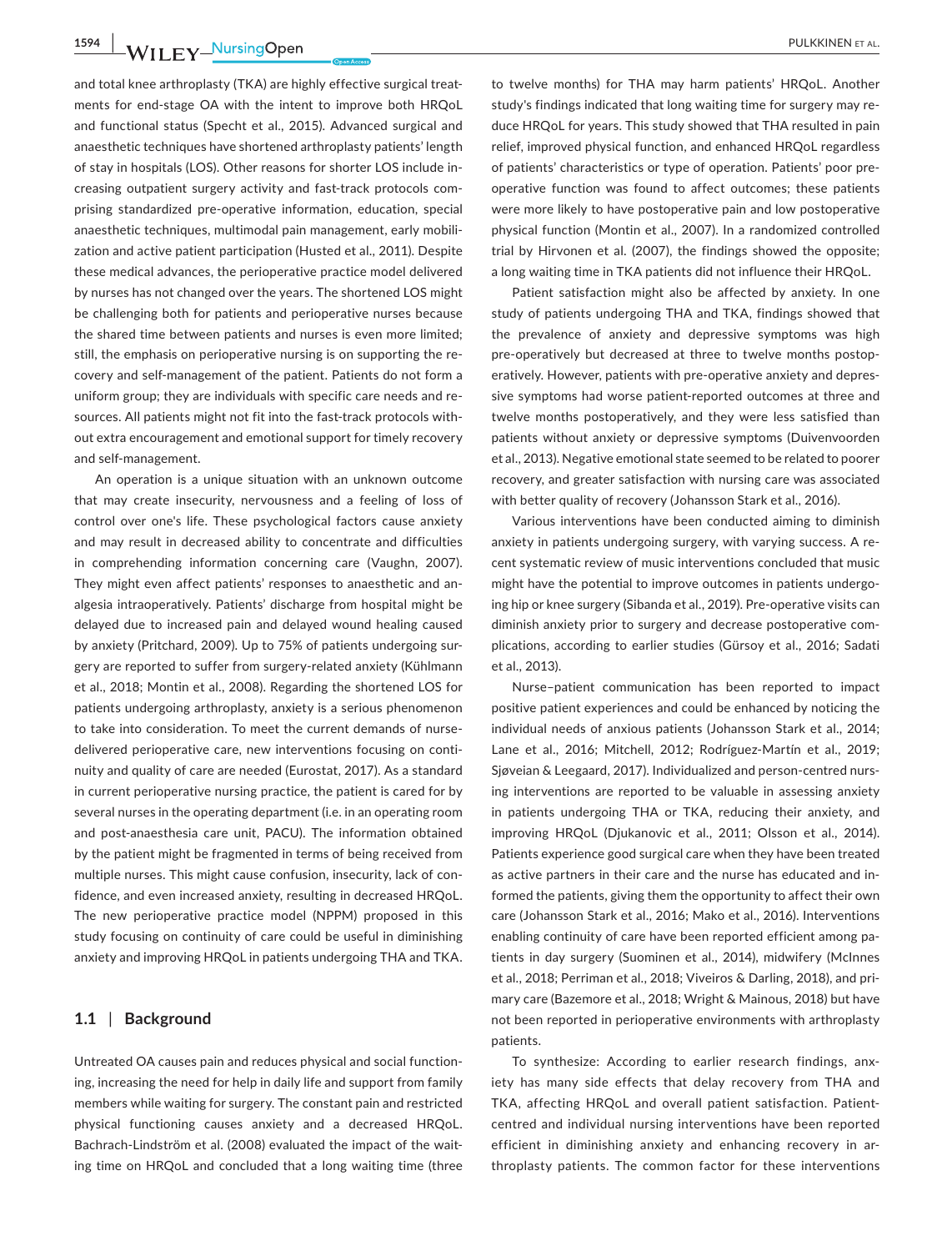is communication, person-centredness, patient involvement, and emotional support. What is not known is how effective continuityenabling interventions are on anxiety and HRQoL in arthroplasty patients.

This randomized clinical trial (RCT) aimed to explore the effectiveness of the NPPM on anxiety and HRQoL in patients undergoing THA or TKA under spinal anaesthesia. The RCT was based on a pilot study in which the NPPM was tested with a qualitative approach with patients (*n* = 19) undergoing either THA or TKA under spinal anaesthesia (Pulkkinen et al., 2016). The NPPM emerges from the model of perioperative dialogue (Lindwall & Von Post, 2009; Lindwall et al., 2003), developed from a caring science perspective as an ideal model for organizing perioperative care from a philosophical point of view (Eriksson, 2002).

The perioperative dialogue was operationalized as the NPPM with the aim of focusing on the continuity of patients' care by assigning a patient to the care of the same anaesthesia nurse (AN) throughout the perioperative process. In this study, the perioperative process refers to pre-, intra-, and postoperative phases spent in the hospital in connection to the actual arthroplasty. The NPPM is a theoretical framework guiding perioperative nurses to meet and to care for the individual patient in practice.

The concept of "continuity" in the NPPM encompasses personcentredness and individual care, while the patient has access to their own assigned anaesthesia nurse physically and emotionally. Three types of continuity have been identified by Haggerty et al. (2013): informational, management and relational. These types of continuity exist in all settings, but the emphasis on specific types of continuity varies with the setting. Our study deals with relational continuity (Haggerty et al., 2013), meaning that patients interact with their assigned nurse throughout their perioperative process. The mutuality of the patient–nurse relationship was expected to foster patients' involvement, trust, comfort, and sense of emotional support, resulting in diminished anxiety and improved HRQoL. The pilot study findings showed that the patients experienced the NPPM as beneficial; patients felt that they were taken seriously and that they had the opportunity to participate in their own care. They also experienced emotional support as crucial (Pulkkinen et al., 2016). The continuity created by the NPPM is part of high-quality patient care, the encouraging findings of the pilot study led to the current RCT.

The problem addressed in this study was anxiety, which is known to diminish HRQoL in arthroplasty patients. Our intention was to investigate the effectiveness of the NPPM, which enabled relational continuity of care, in turn expected to diminish anxiety and thereby improve HRQoL for patients. Patients undergoing THA and TKA need to feel safe and confident with early discharge from the hospital. Since anxiety seems to influence patient outcomes severely and might even jeopardize timely discharge, we found the RCT to be justified.

The research questions of the study were as follows:

• What is the effectiveness of the NPPM on anxiety and HRQoL compared to the standard perioperative nursing practice

measured with STAI and 15D instruments?

• How does the NPPM influence anxiety and HRQoL from baseline to follow-up three months postoperatively?

# **2** | **THE STUDY**

## **2.1** | **Aim**

To explore the effectiveness of the NPPM on anxiety and HRQoL in patients undergoing THA or TKA under spinal anaesthesia.

#### **2.2** | **Hypotheses**

We hypothesized that the intervention group would have statistically significantly higher mean improvements in anxiety and HRQoL compared to the control group.

#### **2.3** | **Design**

A two-group parallel, single-blind, randomized clinical trial. The randomized participants in the study were masked. They did not know to which group they were recruited and did not meet the participants from the other group. None of the researchers participated in the randomization or care of the study participants. The named anaesthesia nurses were not masked due to the nature of the intervention, so that they could care for the patient according to the protocol.

# 2.3.1 | Participants and setting

The study was performed at one operating department in a university hospital in southern Finland. The bed capacity in this hospital is 380, and the average number of operations performed per year is over 9000, out of which over 6000 is orthopaedic operations. The number of healthcare professionals working in this hospital is 2900.

The study population consisted of adult female and male patients scheduled for either THA or TKA. The participants were recruited at their pre-operative visits to the outpatient clinic two to three weeks prior to their scheduled operations. The inclusion criteria for the patients were: 18 years of age or older, able to comprehend the study information and complete the questionnaires, and operation being performed under spinal anaesthesia. One exclusion criterion for the intervention group was the planned surgery on Friday, because the postoperative visits could not be performed during the weekend.

The sample size requirement for comparing two means was checked with power analysis (2-sided test) with  $\alpha = 0.05$ ,  $\beta = 0.9$ , standard deviation 0.08, and differences of means 0.03 in 15D scores, which is within the slight difference of 0.015–0.035 (Alanne et al., 2015). The randomization ratio was 1:1. A sufficient sample size was determined to be 152 per group.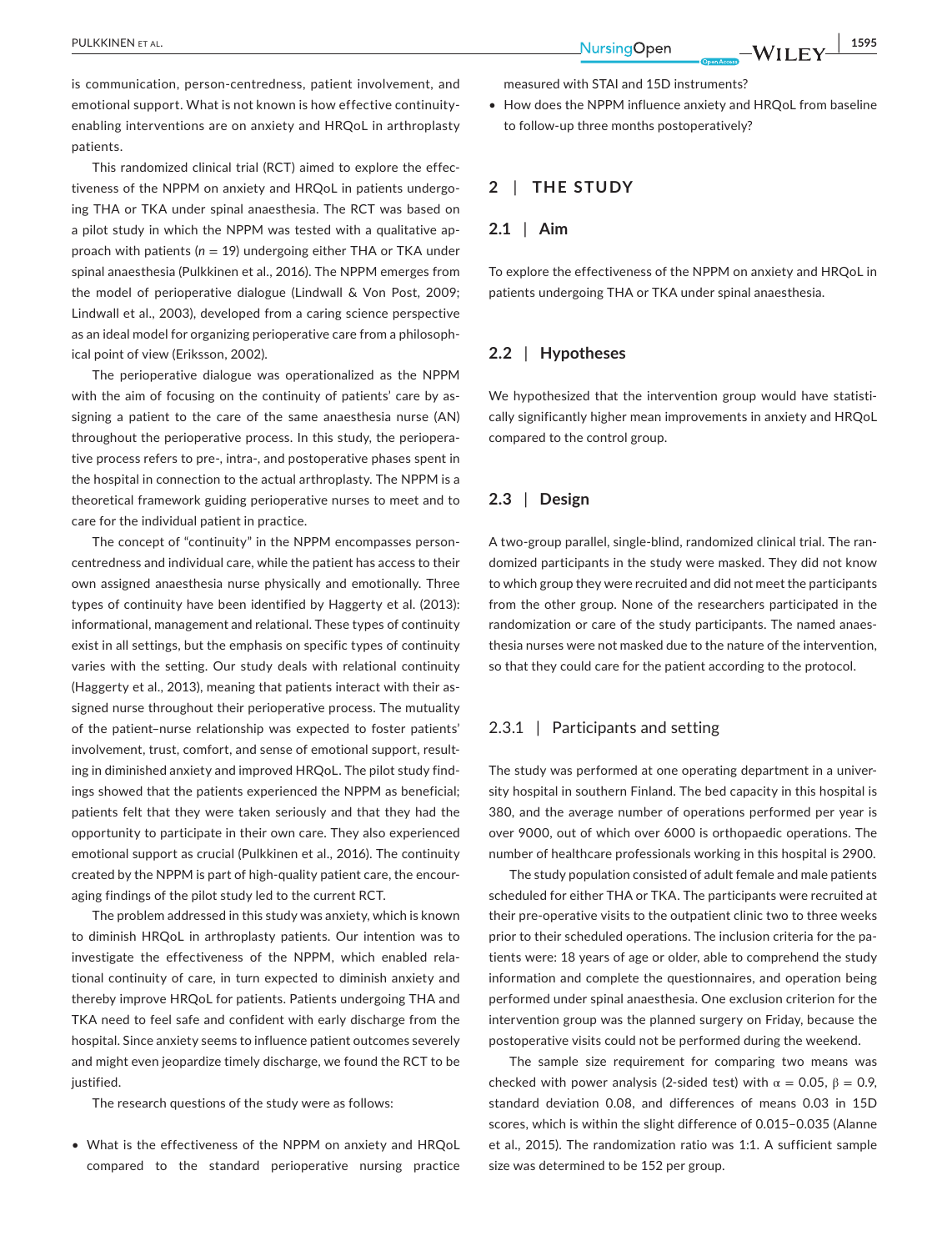#### 2.3.2 | Randomization

Randomization of participants was performed by independent third parties (two nurse assistants at the outpatient clinic). All patients scheduled for THA and TKA attending the outpatient clinic were considered eligible and invited to participate in randomization if they met the inclusion criteria. Eligible patients drew one of two cards; one indicated an invitation to participate the study and the other was blank, indicating no participation in the study. Patients in the control group were recruited every other week and patients for the intervention group every week between. This pattern was repeated until the desired number of patients was recruited. This stratification ensured that patients in different groups did not exchange information in the postoperative ward.

# 2.3.3 | Intervention

#### *Intervention group (NPPM care)*

The NPPM included an assigned AN meeting the patient at his or her arrival to the operating department and caring for the patient both in the operating room (OR) and in the PACU. The patients in both groups received the same medical care, nursing care, postoperative pain control, rehabilitation, exercise, and wound care. Nursing care in the OR and the PACU remained the same but was organized in a new way to focus on patients' continuity of care. Furthermore, the assigned AN visited the patients in the surgical unit on the first postoperative day. At the postoperative visit, each nurse had an opportunity to evaluate the perioperative care together with the patient. Working hours for the ANs were arranged so that they worked in the OR and moved with the patient to the PACU after the operation. After the patient was discharged from the PACU to the ward, the AN returned to the OR. One AN started at 7:30 in the morning and was assigned to the OR. Another assigned AN started at 10:00 in the morning and took care of the patient who was scheduled second in the OR while the first patient moved with his or her AN to the PACU, thus carrying out the NPPM.

#### *Control group (standard perioperative nursing practice)*

In the standard perioperative nursing practice, the patient is cared for by several nurses during the perioperative process. For example, an AN care for the patient in the OR, and a recovery nurse attends the patient in the PACU. Furthermore, pre- and postoperative visits to surgical patients are rare in the unit where the study was performed, mainly due to the present way of organizing the work and the quick surgical processes (the patient arrives in the hospital on the morning of the scheduled procedure). The patients in the control group received standard perioperative nursing practice without postoperative visits.

# 2.3.4 | Outcome measures

Two instruments were used for data collection. The 15D instrument was used to measure HRQoL. The 15D is a generic, standardized, selfadministered, fifteen-dimensional instrument that can be used both as

a single-scored measure and a profile. The questionnaire comprises the following dimensions: mobility, vision, hearing, breathing, sleeping, eating, speech, excretion, usual activities, mental functioning, discomfort and symptoms, depression, distress, vitality, and sexual activity. The respondent chooses one of five levels for each dimension that best describes his or her state of health at present; the best level is 1 and the worst is 5. The valuation system of the 15D is based on an application of the multi-attribute utility theory. The single index score (15D score), representing the overall HRQoL on a 0-1 scale  $(1 = full health, 0 = being$ dead) and the dimension level values reflecting the levels relative to no problems on the dimension  $(=1)$  and being dead  $(=0)$ , are calculated from the health state descriptive system using a set of populationbased preference or utility weights. Mean dimension level values are used to draw 15D profiles for groups (Sintonen, 2001). The minimum clinically important change or difference in the 15D score has been estimated to be  $\pm$  0.015 on the basis that people can, on average, feel such a difference (Alanne et al., 2015).

The other instrument used in this study was the State-Trait Anxiety Inventory (STAI), which measures situational anxiety (state anxiety, STATE) and anxiety tendency (trait anxiety, TRAIT); that is, the individual tendency to experience anxiety. This instrument is composed of STATE and TRAIT scores, each of which having twenty items. The STATE items evoke feelings on a 4-point Likert scale, with responses ranging from 1 (*not at all*) to 4 (*very much*). The TRAIT items evoke general feelings on a frequency scale ranging from 1 (*hardly ever*) to 4 (*almost always*). The scores from the both STATE and TRAIT scales are obtained by totalling the ratings (range 20 to 80 on both scales); (Koivula et al., 2002, 2010); Spielberger et al., 1983; Spielberger et al., 2010). Permission to use the 15D and STAI instruments was obtained from the stakeholders.

The data collected from the participants included age, gender, surgical procedure, and ASA score (Doyle & Garmon, 2018); (Table 1).

#### **2.4** | **Data collection**

Data collection began in September 2016 and was completed in December 2017. Two nurse assistants at the outpatient clinic were supervised and trained by the first author to inform eligible candidates about the study and invite them to participate. The first author prepared envelopes containing the two questionnaires (15D and STAI), written research information, and the informed consent form in duplicate (one for the participant and one for the first author to keep in a locker). The envelopes were labelled indicating either the intervention group or control group and brought to the outpatient clinic in advance during the first week (control group recruitment) and the second week (intervention group recruitment) of recruitment.

# **2.5** | **Validity and reliability**

Both instruments used in this study were validated and reliable. They have been used worldwide and translated into several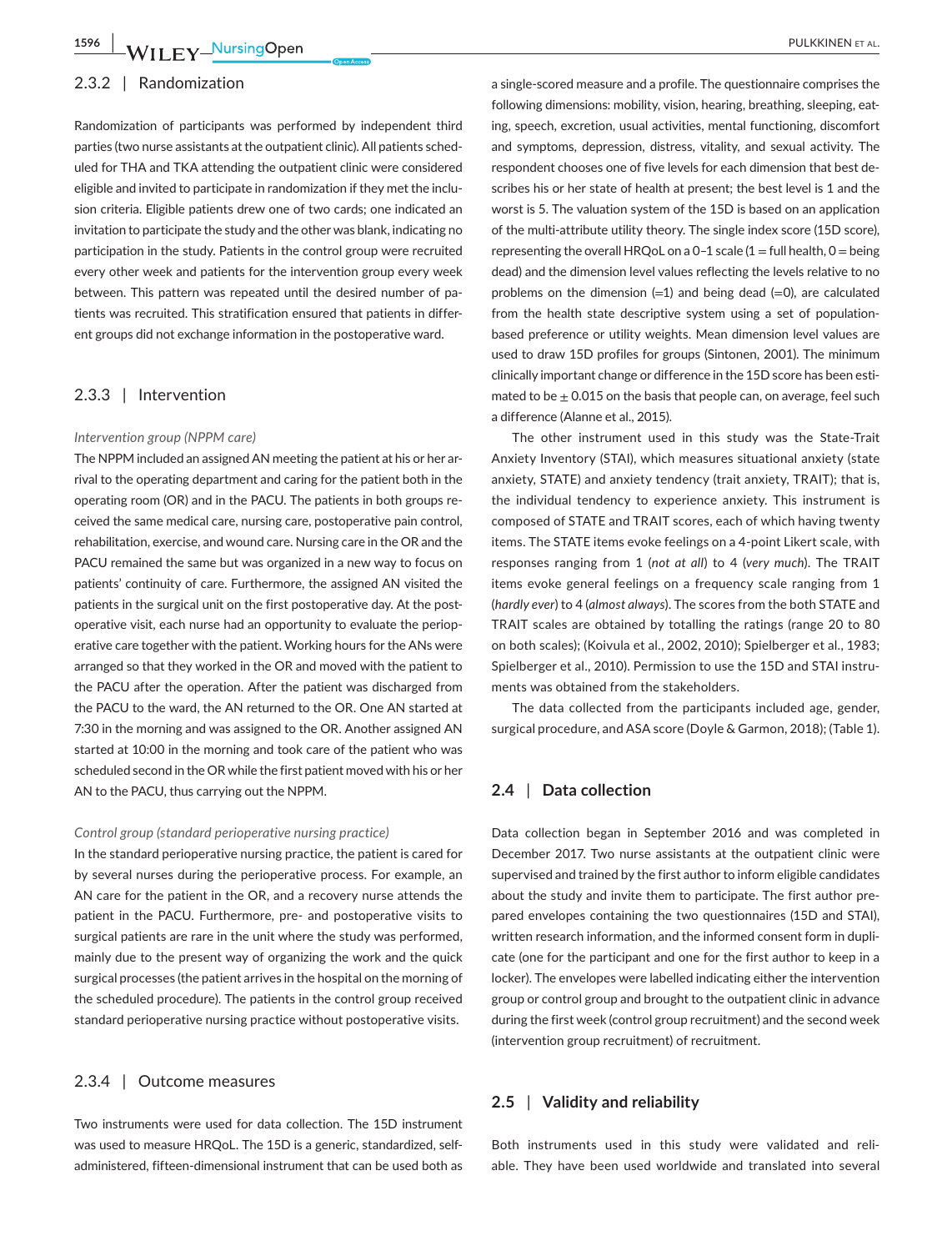**TABLE 1** Characteristics of the study participants (total  $n = 453$ )

| Intervention group | Age (mean, SD)<br>67 (SD 10.41) | ASA <sub>1</sub><br>$n = 30$ | ASA <sub>2</sub><br>$n = 102$ | ASA3<br>$n = 97$             | ASA4<br>$n = 2$ | <b>Total</b><br>$n = 231$ |
|--------------------|---------------------------------|------------------------------|-------------------------------|------------------------------|-----------------|---------------------------|
| Female THA         | 67.2(8.79)                      | 12                           | 44                            | 32                           | $\mathbf{1}$    | 89 (38.5%)                |
| Male THA           | 62.9 (11.52)                    | 9                            | 23                            | 22                           | $\mathbf{1}$    | 55 (23.8%)                |
| Female TKA         | 71.4 (10.99)                    | 6                            | 23                            | 28                           | 0               | 57 (24.7%)                |
| Male TKA           | 66.1(8.53)                      | 3                            | 12                            | 15                           | $\mathbf 0$     | 30 (13.0%)                |
|                    |                                 |                              |                               |                              |                 |                           |
| Control group      | Age (mean, SD)<br>68 (SD 10.48) | ASA <sub>1</sub><br>$n = 33$ | ASA <sub>2</sub><br>$n = 108$ | ASA <sub>3</sub><br>$n = 78$ | ASA4<br>$n = 3$ | <b>Total</b><br>$n = 222$ |
| Female THA         | 65.8 (10.87)                    | 17                           | 41                            | 22                           | $\mathsf{O}$    | 80 (36.0%)                |
| Male THA           | 68.1 (9.70)                     | 6                            | 32                            | 19                           | $\overline{2}$  | 59 (26.6%)                |
| Female TKA         | 70.3 (10.10)                    | 9                            | 23                            | 26                           | $\mathbf{1}$    | 59 (26.6%)                |

*Note:* ASA 1: A normal healthy individual. Fit, non-obese (BMI under 30), nonsmoker with good exercise tolerance.

ASA 2: A patient with mild systematic disease. Individual with no functional limitations and well-controlled disease (e.g. treated hypertension, obesity with BMI under 35, frequent social drinker or is a cigarette smoker).

ASA 3: A patient with severe systematic disease that is not life-threatening. A patient with some functional limitations as result of disease (e.g. poorly treated hypertension or diabetes, morbid obesity, chronic renal failure a bronchospastic disease with intermittent exacerbation, stable angina, implanted pacemaker).

ASA 4: A patient with a severe systematic disease that is a constant threat to life. A patient with functional limitation from severe, life-threatening disease (e.g. unsuitable angina, poorly controlled COPD, symptomatic CHF, recent (less than three months ago) myocardial infarction or stroke (Doyle & Garmon, 2018)).

languages. The 15D instrument has been developed in Finland with Finnish population (Sintonen, 2001; Sintonen 1995). The State-Trait Anxiety Inventory for Adults used in this study was a licensed, translated version obtained with permission from Mind Garden, Inc. (Spielberger, 2010). The STAI inventory has been used with Finnish population earlier (e.g. Koivula et al., 2002, 2010; Montin et al., 2007). The results of the study are reported in accordance with the CONSORT 2010 Statement (Moher et al., 2012).

# **2.6** | **Ethical considerations**

Study participants got written and oral information about the study, and a written informed consent was obtained from each participant. They were informed about their right to withdraw from the study at any time, which would not affect their care in any way. The physical documents (questionnaires) were stored in a locker by the first author. The study was approved by the Ethical Committee at the University Hospital (decision number §114/11.5.2016, Dnr. 157/13/03/02/16). The study permission was obtained from the hospital authorities (decision number §16/215/2016).

# **2.7** | **Data analysis**

Descriptive statistics were used to present characteristics of the study participants. One- and multi-factor ANOVAs were used to compare means of the groups. Interaction terms were used to compare means of the groups defined by combinations of categorical independents. Tukey's adjustment was used to account for multiple comparisons if necessary. Statistical significance of potential differences between the groups in the distributions of categorical variables was tested using chi-square tests. Statistical analysis was performed using SAS® version 9.4.

At randomization, no subgroups were fixed. According to a bibliometric analysis by Mansukhani et al. (2016), gender has often been ignored in human surgical clinical research. Thus, in post hoc analysis, the outcomes were tested for gender and the type of surgical procedure (THA versus TKA).

## **3** | **RESULTS**

## **3.1** | **Demographic characteristics**

The final sample size was 222 participants in the control group and 231 in the intervention group. Out of the 453 participants, 63% (*n* = 285) were females. The patients' ages ranged from 29 to 92 years (mean 67 years, *SD* 10.44). No significant differences were found between the participants in the control and intervention groups in baseline characteristics (Table 1). The response rate of the 15D questionnaire in the intervention group was 91% at baseline and 65% at follow-up and 85% and 61%, respectively, in the control group. The response rate for the state anxiety questionnaire was 86% at baseline and 67% at follow-up in the intervention group and 86% and 61%, respectively, in the control group. A comparison of the baseline characteristics of the respondents and non-respondents in the follow-up questionnaires showed that the dropout was random (Figure 1).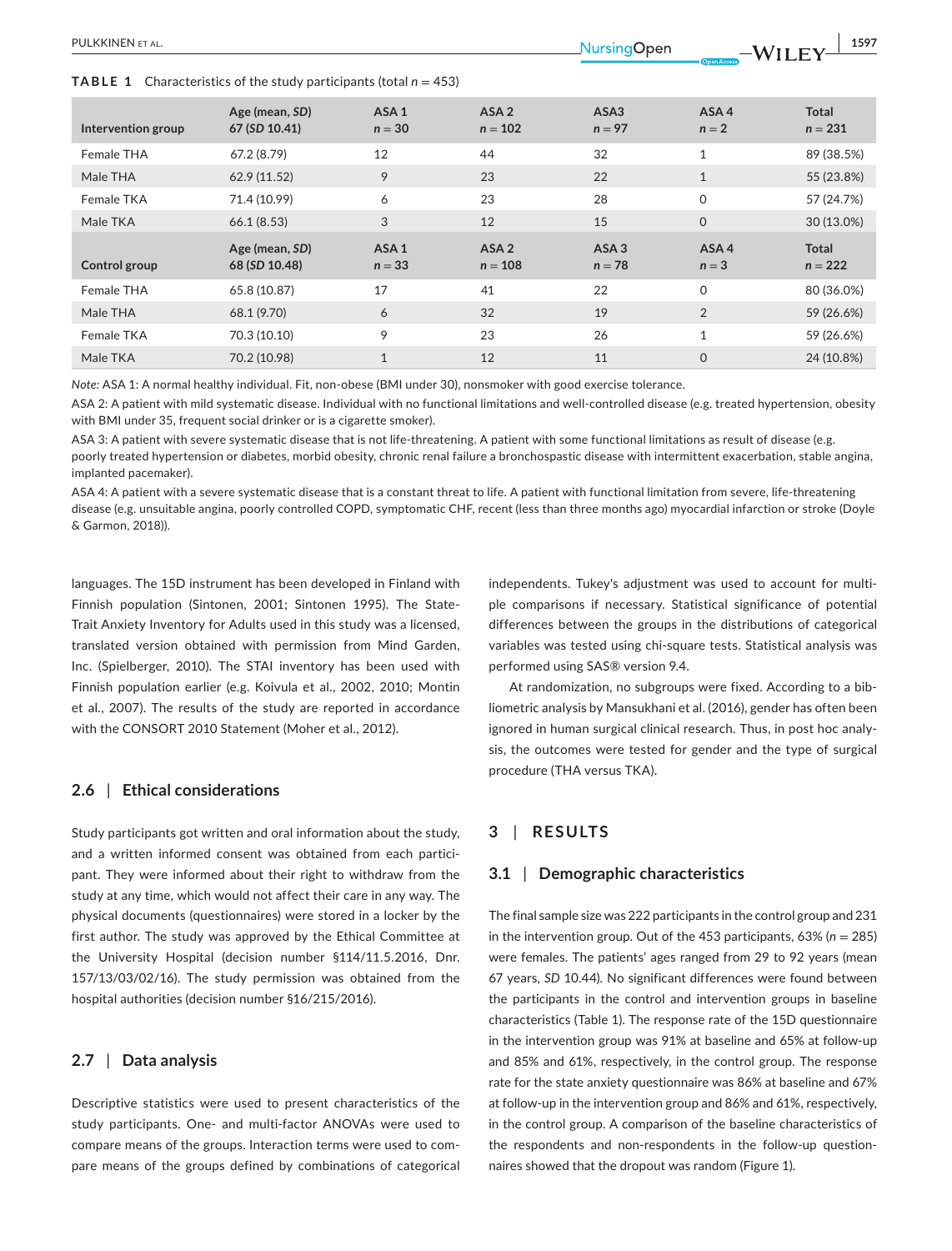# **3.2** | **Changes in the HRQoL from baseline to follow-up**

No statistically significant difference between the intervention and control groups could be detected in the mean 15D scores. At baseline, the difference (intervention versus control group) of means

between the groups was −0.019, *SD* 0.08, 95% CI [−0.040, 0.001] and at follow-up, −0.016, *SD* 0.08, 95% CI [−0.041, 0.008]. Furthermore, no statistically significant difference between baseline and followup was seen in either THA or TKA patients. The HRQoL total index scores of 15D at baseline and follow-up, with means and SDs are presented in Table 2. There was no statistically significant difference



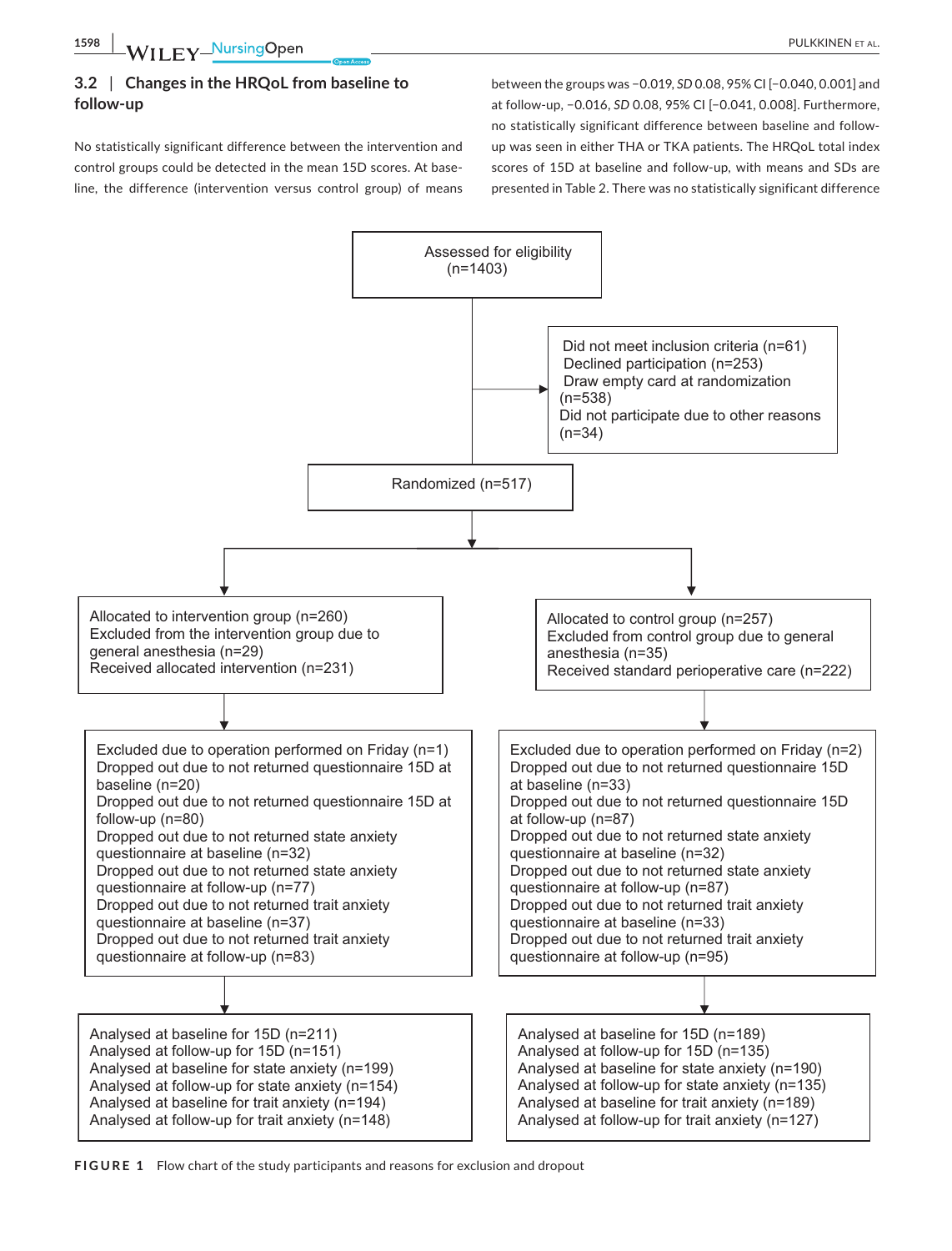between the groups in patients' distribution into global assessment categories based on the limits for change in the 15D score (Table 3).

In both groups, there was a statistically significant mean improvement in the 15D dimensions of moving, usual activities, vitality, distress and discomfort, and symptoms. In the intervention group, the mean improvement in moving was 0.171, *SD* 0.16, 95% CI [0.127, 0.213], in usual activities 0.110, *SD* 0.16, 95% CI [0.062, 0.158], in discomfort and symptoms 0.207, *SD* 0.19, 95% CI [0.152, 0.261], in distress 0.061, *SD* 0.15, 95% CI [0.019, 0.102], and in vitality 0.078, *SD* 0.15, 95% CI [0.035, 0.120].

In the control group, the mean improvement in moving was 0.163, *SD* 0.17, 95% CI [0.116, 0.207], in usual activities 0.082, *SD* 0.16, 95% CI [0.031, 0.132], in discomfort and symptoms 0.192, *SD* 0.20, 95% CI [0.134, 0.249], in distress 0.049, *SD* 0.14, 95% CI [0.005, 0.092], and in vitality 0.056, *SD* 0.15, 95% CI [0.011, 0.100] (Figure 2).

# **3.3** | **Changes in state anxiety and trait anxiety from baseline to follow-up**

State anxiety scores decreased in both groups from baseline to follow-up; the improvements were statistically significant. The most significant decreases in the state anxiety score were seen in THA female intervention and control groups: Mean changes were −8.09, *SD* 10.10, 95% CI [−2.27, −13.92] and −7.82, *SD* 11.41, 95% CI [−1.44, −14.21], respectively. There was no statistically significant difference

between the groups in the mean scores at baseline or follow-up. The male patients in both groups demonstrated no significant improvement in state anxiety scores from baseline to follow-up. Trait anxiety scores in all patients showed no significant improvement (Table 4).

# **4** | **DISCUSSION**

To our knowledge, this is the first RCT to explore the effectiveness of a perioperative nursing intervention on anxiety and HRQoL in patients undergoing THA or TKA under spinal anaesthesia. The first research question explored the effectiveness of the NPPM on anxiety and HRQoL compared to the standard perioperative practice. We did not find any statistically significant difference between the intervention and control groups in mean anxiety or 15D scores, either at baseline or follow-up.

State anxiety scores improved from baseline to follow-up in both groups, and these improvements were statistically significant. Slight improvements were found in the trait anxiety scores, but they were not statistically significant. According to Spielberger (1966, 1972, 1977), trait anxiety scores are essentially the same pre-operatively and postoperatively and do not appear to be influenced by the stress of the surgical procedure. Although trait anxiety scores do not predict differences in emotional reactions to physical threats, individuals with high trait anxiety scores usually respond with higher elevations in state anxiety to threats to self-esteem than individuals

|  |  |  |  | <b>TABLE 2</b> HRQoL total index scores of 15D at baseline and follow-up |
|--|--|--|--|--------------------------------------------------------------------------|
|--|--|--|--|--------------------------------------------------------------------------|

|                                                                                        | HRQoL mean, (SD) at<br>baseline | HRQoL mean, (SD) at<br>follow-up | Difference of<br>means | 95% CI            | $p-$<br>value |  |
|----------------------------------------------------------------------------------------|---------------------------------|----------------------------------|------------------------|-------------------|---------------|--|
| Intervention group all                                                                 | 0.827(0.08)                     | 0.886(0.08)                      | 0.059                  | [0.036, 0.081]    | < 0.001       |  |
| THA all (female $+$ male)                                                              | 0.826(0.09)                     | 0.894(0.08)                      | 0.068                  | [0.048, 0.087]    | < 0.001       |  |
| <b>THA</b> female                                                                      | 0.814(0.08)                     | 0.886(0.08)                      | 0.072                  | [0.032, 0.111]    | < 0.001       |  |
| <b>THA</b> male                                                                        | 0.844(0.09)                     | 0.898(0.08)                      | 0.054                  | [0.003, 0.105]    | 0.026         |  |
| TKA all female + male)                                                                 | 0.830(0.08)                     | 0.876(0.08)                      | 0.046                  | [0.018, 0.074]    | < 0.001       |  |
| <b>TKA</b> female                                                                      | 0.826(0.08)                     | 0.873(0.07)                      | 0.047                  | [0.014, 0.108]    | 0.271         |  |
| <b>TKA</b> male                                                                        | 0.837(0.08)                     | 0.883(0.09)                      | 0.045                  | $[-0.031, 0.123]$ | 0.615         |  |
| Control group all                                                                      | 0.847(0.07)                     | 0.902(0.08)                      | 0.055                  | [0.031, 0.078]    | < 0.001       |  |
| THA all (female + male)                                                                | 0.849(0.07)                     | 0.920(0.06)                      | 0.071                  | [0.049, 0.092]    | < 0.001       |  |
| <b>THA</b> female                                                                      | 0.835(0.07)                     | 0.922(0.06)                      | 0.086                  | [0.041, 0.132]    | < 0.001       |  |
| THA male                                                                               | 0.863(0.07)                     | 0.917(0.07)                      | 0.053                  | [0.004, 0.102]    | 0.021         |  |
| TKA (female + male)                                                                    | 0.842(0.07)                     | 0.872(0.10)                      | 0.029                  | [0.000, 0.058]    | 0.046         |  |
| <b>TKA</b> female                                                                      | 0.840(0.07)                     | 0.882(0.10)                      | 0.041                  | $[-0.021, 0.104]$ | 0.465         |  |
| <b>TKA</b> male                                                                        | 0.857(0.06)                     | 0.847(0.10)                      | $-0.010$               | $[-0.097, 0.076]$ | 1.000         |  |
| HRQoL total index scores of 15D baseline between intervention group and control group  |                                 |                                  |                        |                   |               |  |
| Intervention group                                                                     | 0.827(0.08)                     |                                  | $-0.019$               | $[-0.040, 0.001]$ | 0.075         |  |
| Control group                                                                          | 0.847(0.07)                     |                                  |                        |                   |               |  |
| HRQoL total index scores of 15D follow-up between intervention group and control group |                                 |                                  |                        |                   |               |  |
| Intervention group                                                                     | 0.886(0.08)                     |                                  | $-0.016$               | $[-0.041, 0.008]$ | 0.343         |  |
| Control group                                                                          | 0.902(0.08)                     |                                  |                        |                   |               |  |

\**t*-test of a multivariate model with Tukey–Kramer adjustments.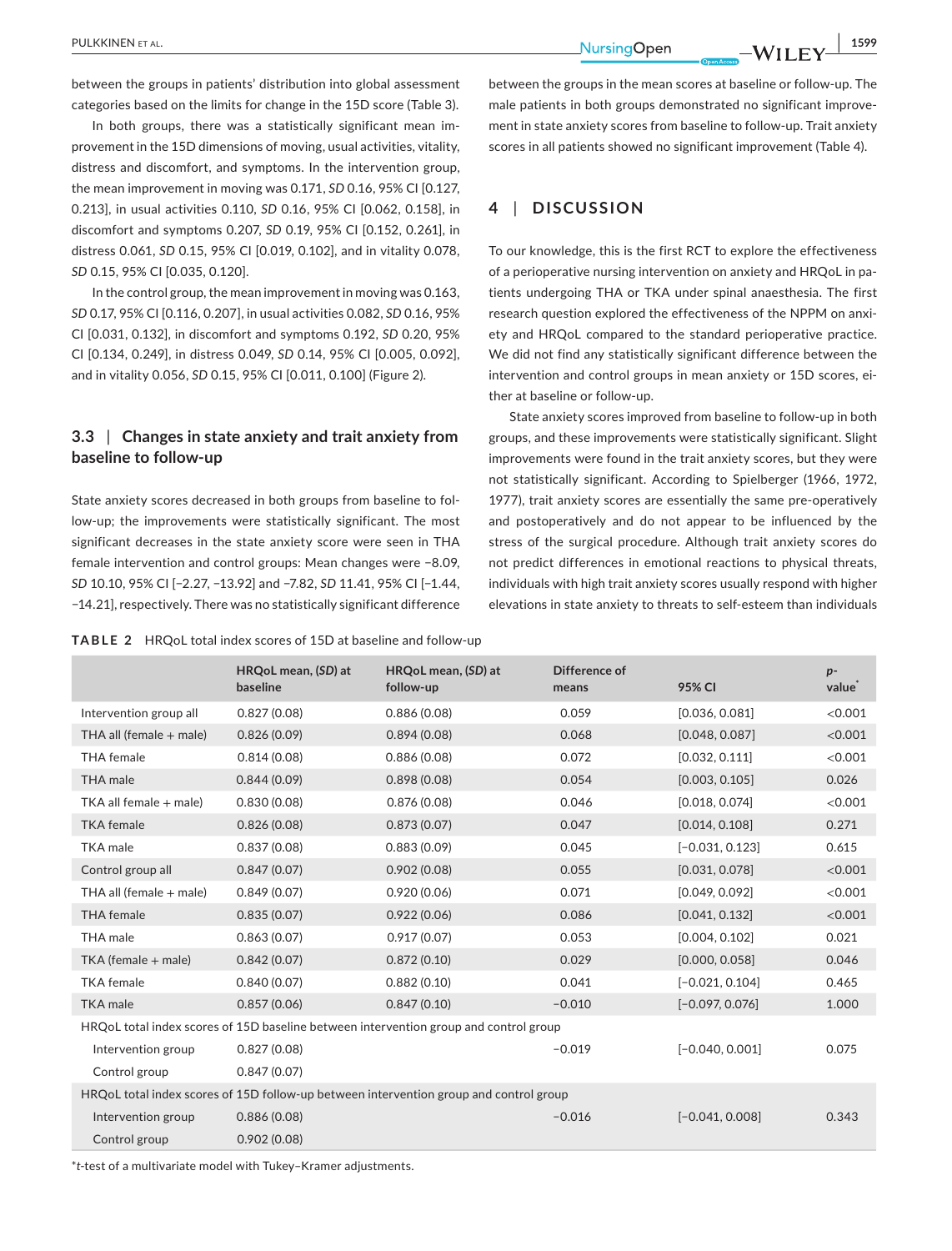**1600 WII FY NursingOpen** 2008 2009 2012 2023 2024 2025 2026 2027 2028 2021 2022 2023 2024 2022 2023 2024 2025 2026 2027 2028 2027 2028 2029 2022 2023 2022 2023 2029 2022 2023 2024 2022 2023 2029 2022 2023 2029 2029 2022 2

**TABLE 3** Classification of the changes in the 15D scores from baseline to follow-up into global assessment scale categories and the distribution of patients into these categories

|                                   | Limits for change in the 15D score (Alanne | Distribution of patients (%) |               |
|-----------------------------------|--------------------------------------------|------------------------------|---------------|
| <b>Global assessment category</b> | et al. 2015)                               | Intervention group           | Control group |
| Much better                       | >0.035                                     | 60.3                         | 62.6          |
| Slightly better                   | $0.15 - 0.035$                             | 14.4                         | 11.4          |
| Much the same (no change)         | $>-0.015$ and $< 0.015$                    | 13.0                         | 13.0          |
| Slightly worse                    | $-0.015$ to $-0.035$                       | 7.5                          | 7.3           |
| Much worse                        | $<-0.035$                                  | 4.8                          | 5.7           |





with low trait anxiety scores (Spielberger, 1966, 1972, 1977). We did not find such an association in our study. None of the patients in our study reported high levels of state anxiety at baseline; moderate state anxiety (41.13) was seen at baseline only in the female intervention group undergoing THA. These findings are in line with an earlier study (Montin et al., 2007). According to the raw score, anxiety is classified as low (20–39), moderate (40–59) or high (60–80) (Spielberger, 2010). In the female intervention and female THA control groups, improvement from baseline to follow-up in state anxiety scores was statistically significant. In patients undergoing TKA, no statistically significant improvements in state anxiety or trait anxiety scores were seen in either group.

The main findings of our research concerning HRQoL and its dimensions showed that on average, improvements from baseline to

follow-up could be seen in both groups. The improved dimension scores of the 15D were moving, usual activities, discomfort and symptoms, distress, and vitality.

The female THA intervention group experienced a statistically significant improvement in the 15D dimensions of moving, usual activities, depression, distress, and vitality. Similar results were reported in earlier studies (Montin et al., 2007; Räsänen et al., 2007). This could be explained by the fact that the female THA intervention group was in a poorer condition than the other participants in the study. This can be seen from the mean baseline 15D score of this group (Table 2).

When examining the results of all patients undergoing TKA, improvement could be seen in the 15D dimension of moving. Recovery from TKA takes more time than recovery from THA; earlier research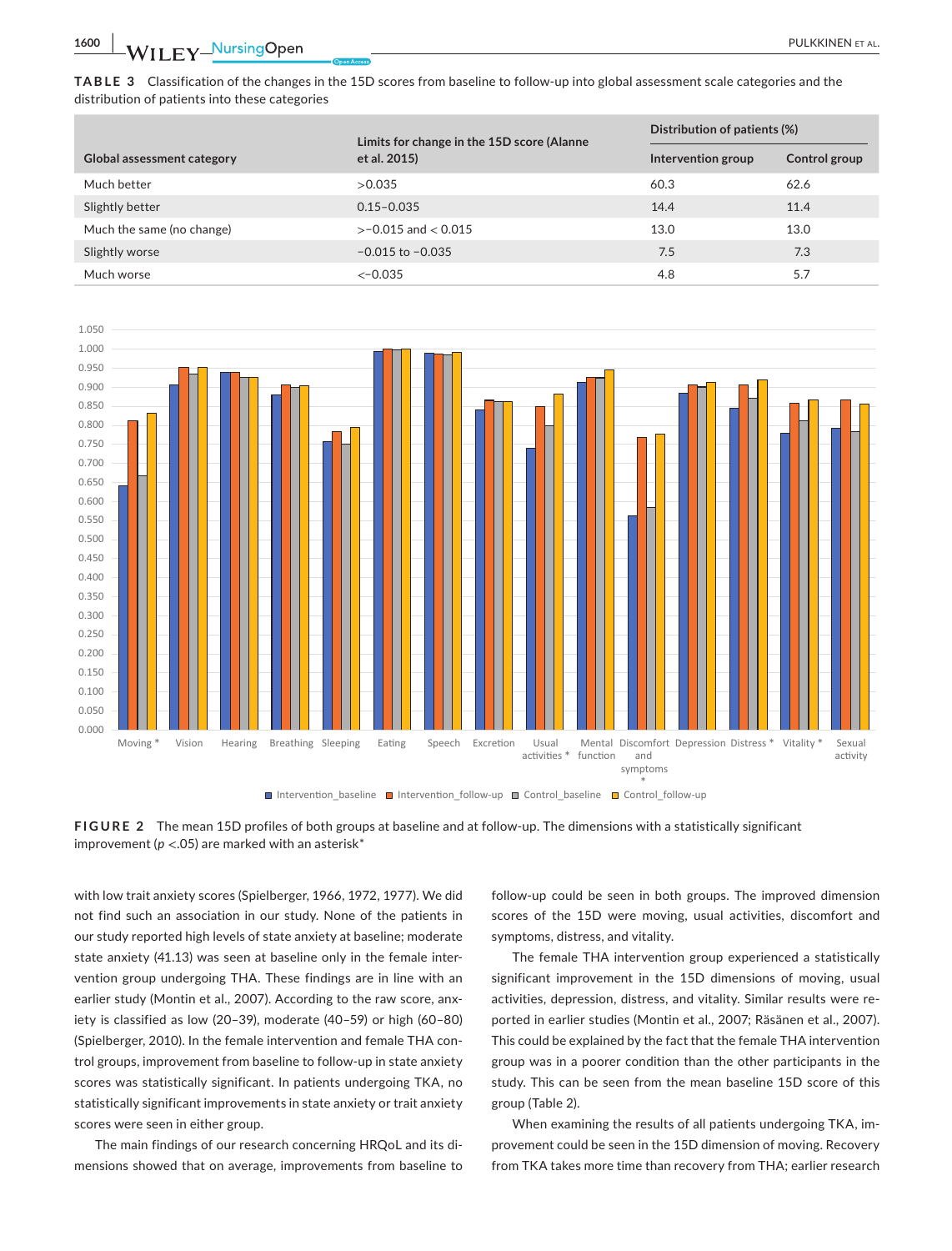**PULKKINEN ET AL.** 1601<br> **1601**<br> **1601**<br> **1601** 

**TABLE 4** The mean state anxiety (STAI-S) and trait anxiety (STAI-T) scores at baseline and follow-up

|                        | <b>STAI-S Baseline mean</b>                                                      | <b>STAI-S Follow-up mean</b> | Difference of              |                   |            |
|------------------------|----------------------------------------------------------------------------------|------------------------------|----------------------------|-------------------|------------|
|                        | (SD)                                                                             | and (SD)                     | means                      | 95% CI            | $p$ -value |
| Intervention group all | 38.06 (11.40)                                                                    | 33.14 (10.63)                | $-4.91$                    | $[-8.02, -1.79]$  | < 0.001    |
| Female THA             | 41.12 (12.07)                                                                    | 33.03 (10.10)                | $-8.09$                    | $[-13.92, -2.27]$ | < 0.001    |
| Male THA               | 36.39 (9.14)                                                                     | 33.17 (11.88)                | $-3.22$                    | $[-10.55, 4.11]$  | 0.884      |
| Female TKA             | 36.11 (12.02)                                                                    | 32.27 (10.83)                | $-3.85$                    | $[-11.53, 3.82]$  | 0.787      |
| Male TKA               | 35.51 (10.64)                                                                    | 35.33 (9.55)                 | $-0.16$                    | $[-10.53, 10.21]$ | 0.000      |
| Control group all      | 36.98 (11.80)                                                                    | 31.77 (11.37)                | $-5.21$                    | $[-8.47, -1.95]$  | < 0.001    |
| Female THA             | 39.28 (12.85)                                                                    | 31.46 (11.41)                | $-7.82$                    | $[-14.21, -1.44]$ | < 0.05     |
| Male THA               | 33.51 (11.60)                                                                    | 29.00 (10.25)                | $-4.51$                    | $[-11.71, 2.67]$  | 0.543      |
| Female TKA             | 36.80 (10.71)                                                                    | 34.67 (13.07)                | $-2.12$                    | $[-9.86, 5.61]$   | 0.991      |
| Male TKA               | 38.72 (9.10)                                                                     | 34.20 (9.25)                 | $-4.52$                    | $[-16.37, 7.33]$  | 0.940      |
|                        | STAI-S Baseline scores between the intervention group all and control group all  |                              |                            |                   |            |
| Intervention group     | 38.06 (11.40)                                                                    |                              | 1.07                       | $[-1.95, 4.10]$   | 0.799      |
| Control group          | 36.98 (11.80)                                                                    |                              |                            |                   |            |
|                        | STAI-S Follow-up scores between the intervention group all and control group all |                              |                            |                   |            |
| Intervention group     | 33.14 (10.63)                                                                    |                              | 1.37                       | $[-1.96, 4.70]$   | 0.714      |
| Control group          | 31.77 (11.37)                                                                    |                              |                            |                   |            |
|                        | <b>STAI-T Baseline mean</b>                                                      | <b>STAI-T Follow-up</b>      |                            |                   |            |
|                        | (SD)                                                                             | mean $(SD)$                  | <b>Difference of means</b> | 95% CI            | $p$ -value |
| Intervention group all | 33.70 (9.42)                                                                     | 32.93 (10.39)                | $-0.76$                    | $[-3.54, 2.02]$   | 0.896      |
| Female THA             | 35.84 (10.41)                                                                    | 34.61 (10.78)                | $-1.22$                    | $[-6.36, 3.91]$   | 0.996      |
| Male THA               | 32.29 (8.43)                                                                     | 31.40 (9.80)                 | $-0.88$                    | $[-7.50, 5.73]$   | 0.999      |
| Female TKA             | 32.86 (8.03)                                                                     | 32.25 (10.62)                | $-0.61$                    | $[-7.94, 6.72]$   | 0.000      |
| Male TKA               | 31.34 (9.40)                                                                     | 31.45 (9.82)                 | 0.10                       | $[-8.83, 9.04]$   | 0.000      |
| Control group all      | 33.83 (9.81)                                                                     | 31.77 (9.82)                 | $-2.05$                    | $[-4.98, 0.88]$   | 0.274      |
| Female THA             | 34.35 (9.70)                                                                     | 32.48 (10.72)                | $-1.86$                    | $[-7.71, 3.30]$   | 0.975      |
| Male THA               | 32.14 (10.26)                                                                    | 29.35 (7.49)                 | $-2.79$                    | $[-6.96, 1.37]$   | 0.891      |
| Female TKA             | 33.84 (9.58)                                                                     | 32.35 (10.79)                | $-1.48$                    | $[-8.63, 5.65]$   | 0.998      |
| Male TKA               | 36.78 (9.31)                                                                     | 34.76 (9.63)                 | $-2.02$                    | $[-12.87, 8.83]$  | 0.999      |
|                        | STAI-T Baseline scores between the intervention group all and control group all  |                              |                            |                   |            |
| Intervention group     | 33.70 (9.42)                                                                     |                              | $-0.13$                    | $[-2.66, 2.40]$   | 0.999      |
| Control group          | 33.83 (9.81)                                                                     |                              |                            |                   |            |
|                        | STAI-T Follow-up scores between the intervention group all and control group all |                              |                            |                   |            |
| Intervention group     | 32.93 (10.39)                                                                    |                              | 1.15                       | $[-1.99, 4.31]$   | 0.780      |
| Control group          | 31.77 (9.82)                                                                     |                              |                            |                   |            |

\**t*-test of multivariate model with Tukey–Kramer adjustments.

findings show that patients suffering from knee arthrosis, especially females, suffer from severe pain and inability to mobilize and take part in everyday activities caused by fatigue and thus tended to recover more slowly (Engström et al., 2017; Mandzuk et al., 2015). This could be a reason that patients undergoing TKA in our study did not improve in the 15D dimensions as much as patients who underwent THA. Another reason might be that the patients undergoing TKA were in better health pre-operatively and might show better outcomes but less improvement, as can be seen from the HRQoL total index scores (Table 2). This is supported in a study by

Hofstede et al. (2018) in which patients who had worse functioning pre-operatively showed more improvement. The following changes occurred within the groups by gender: Female intervention group patients undergoing THA improved in the 15D dimensions of moving, usual activities, discomfort and symptoms, distress, and vitality. Female control group patients undergoing THA improved in the dimensions of moving, usual activities, discomfort and symptoms, and sexual activity but demonstrated only a slight improvement in the dimension of vitality. In contrast to female patients, male patients undergoing THA in the intervention and control groups reported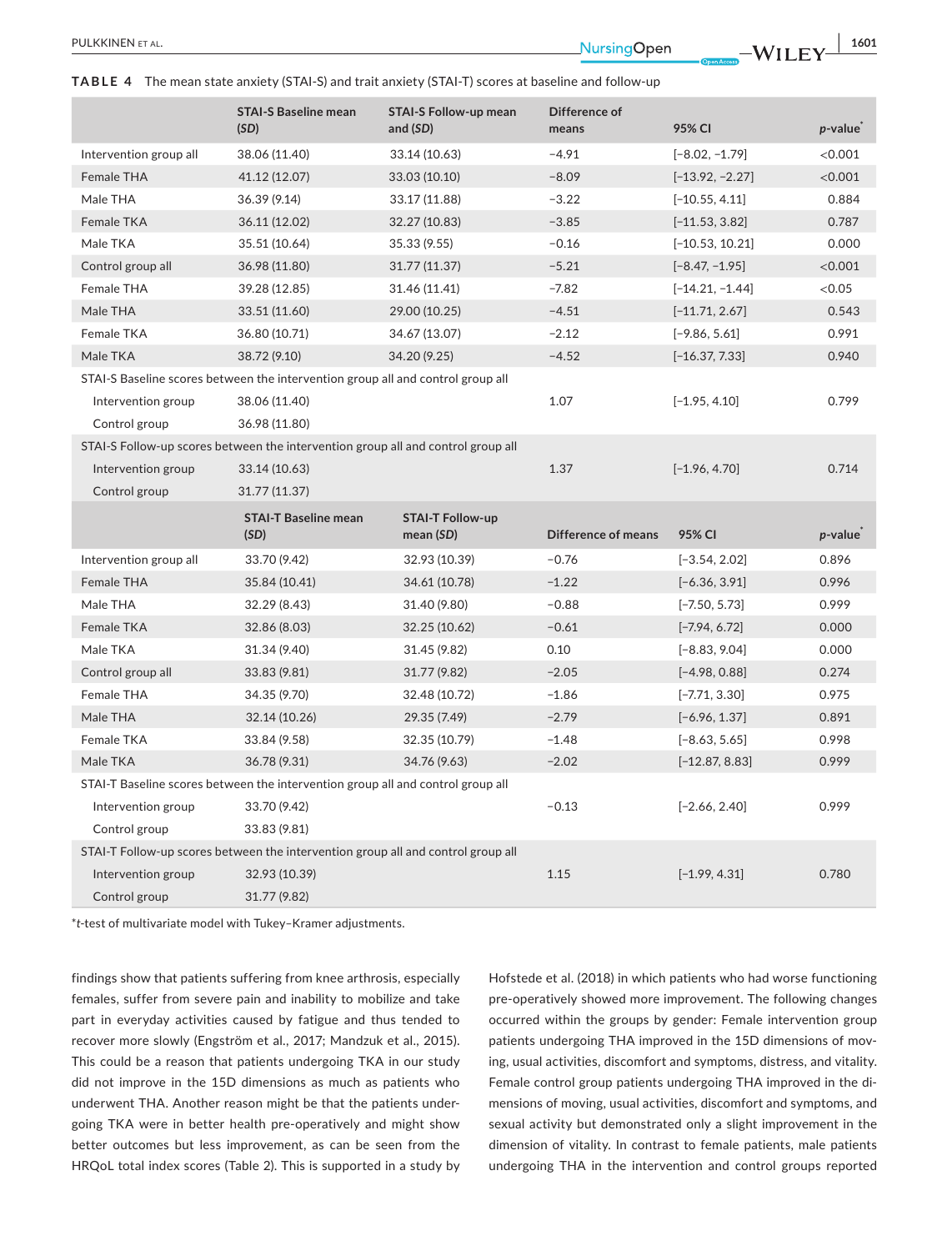**1602 WILEY NUISING OPEN CONSUMING A PULKKINEN ET AL.** 

improvements only in the 15D dimensions of moving and discomfort and symptoms. One reason for this could be that the male patients undergoing THA may have been in a better condition at baseline than the female patients undergoing THA, as the mean baseline 15D score suggests (Table 2). According to an earlier investigation, female patients are more likely to delay arthroplasty, but male patients seek arthroplasty at an earlier stage of arthrosis. This might cause female patients to demonstrate lower initial function compared with male patients (Mora et al., 2012).

It is difficult to speculate about which improvements in anxiety and HRQoL were achieved by the intervention and which were results of the surgical procedure. The results of our study indicate the need for more extensive studies concerning HRQoL and anxiety in arthroplasty patients. The timing of the measurements of anxiety and HRQoL must be rescheduled; we do not know how anxious the patients really were on the day of the operation or their levels of anxiety during the intraoperative phase. In a study by Mitchell (2008), findings indicated that the OR environment and local anaesthesia influenced patients' anxiety during the intraoperative phase. It could be essential to reschedule the time points for the measurements. For instance, the first measurement could be taken when the decision for an operation is made, usually six months or one year prior to the operation. The second measurement could be scheduled during the waiting time for surgery, for example three months prior to the scheduled operation, and the third measurement could be taken on the day of operation prior to entering the OR. Postoperative measurements could take place on first postoperative day and at three, six, and twelve months. The new time points for measurements might reveal different results than the current study. In recent studies, findings indicate that anxiety and depressive symptoms in patients undergoing TKA increases every year. This has been found to impact the rate of complications postoperatively caused by chronic pain (Klement et al., 2016; Pan et al., 2019). This was not evaluated in our study but remains to be explored in a future investigation with the above-mentioned premises.

However, the NPPM may enhance patient safety by reducing delays, errors in communication, and handovers, empowering patients in self-management of pain and recovery after continuously shortening hospital stays. These potential advantages of NPPM were not addressed in this study but need to be explored in future research. Furthermore, this study showed the NPPM to be feasible from the resourcing perspective. No extra nurses were needed, the only change related to their work shifts. As a future task, it could be useful to develop a simple instrument/checklist for measuring anxiety in advance to target patients who could benefit from the NPPM.

The strength of this study was its large sample size. Another strength was the high response rate. The somewhat lower response rate at follow-up is probably because only completed sets of questionnaires were taken into account. The similarity of the intervention group and control group at baseline can also be considered a strength of this study.

## **4.1** | **Limitations**

There are some limitations of our study which are discussed with the help of the tool for assessing risk of bias (Sterne et al., 2019). Bias from the randomization is regarded minimal as the allocation sequence was random due to patients arriving to the operation consideration totally randomly. All patients were randomized during their first visit to the hospital and did not meet patients in the other group neither got any information concerning the other group, so we regarded no timing concerned bias in the identification. Both groups finished the intended intervention, and there were no deviations from the protocol. NPPM nurses knew if the patient was in the intervention group but otherwise the personnel did not know about the study group.

Missing outcome data was at an acceptable level at three months questionaries. The outcome results were checked only after the study was completed and could thus not intervene to the results. We used the per protocol analysis, and also conducted an analysis by GEE estimation with and without imputation of missing values (two different missing value regression models where diagnosis, gender and 15D/STAI-S and STAI-T were used as covariates). These estimations provided equal results compared with original ones using ANOVAs.

Follow-up at three months could be regarded as an overall risk, especially among patients undergoing TKA. It is known from earlier research that recovery from TKA is somewhat slower than recovery from THA in terms of pain, wound stiffness, mobilization, and overall patient satisfaction; it may take six months to one year to recover from TKA (Szöts et al., 2015). The patients had their postoperative visits to the outpatient clinic three months postoperatively; we assumed this time point would be most convenient to gather as many responses as possible as opposed to mailing questionnaires to the patients' homes.

Another overall limitation was that the baseline measurements of anxiety and HRQoL were carried out two to three weeks pre-operatively, during waiting time. According to Hodges and Spielberger (1966), state anxiety scores have been reported to be highest just prior to a surgical procedure. Our baseline measurement showed only moderate levels of state anxiety in female intervention group patients waiting for THA. Trait anxiety scores do not essentially vary pre- and postoperatively and do not appear to be influenced by stress caused by the surgical procedure (Hodges & Spielberger, 1966), which was also the case in our study.

# **5** | **CONCLUSIONS**

This study provides new knowledge of a perioperative nursing intervention hypothesized to diminish anxiety and increase HRQoL in patients undergoing THA and TKA. The NPPM is an intervention offering person-centred, continuous nursing care, although our study did not find it superior to standard perioperative care in increasing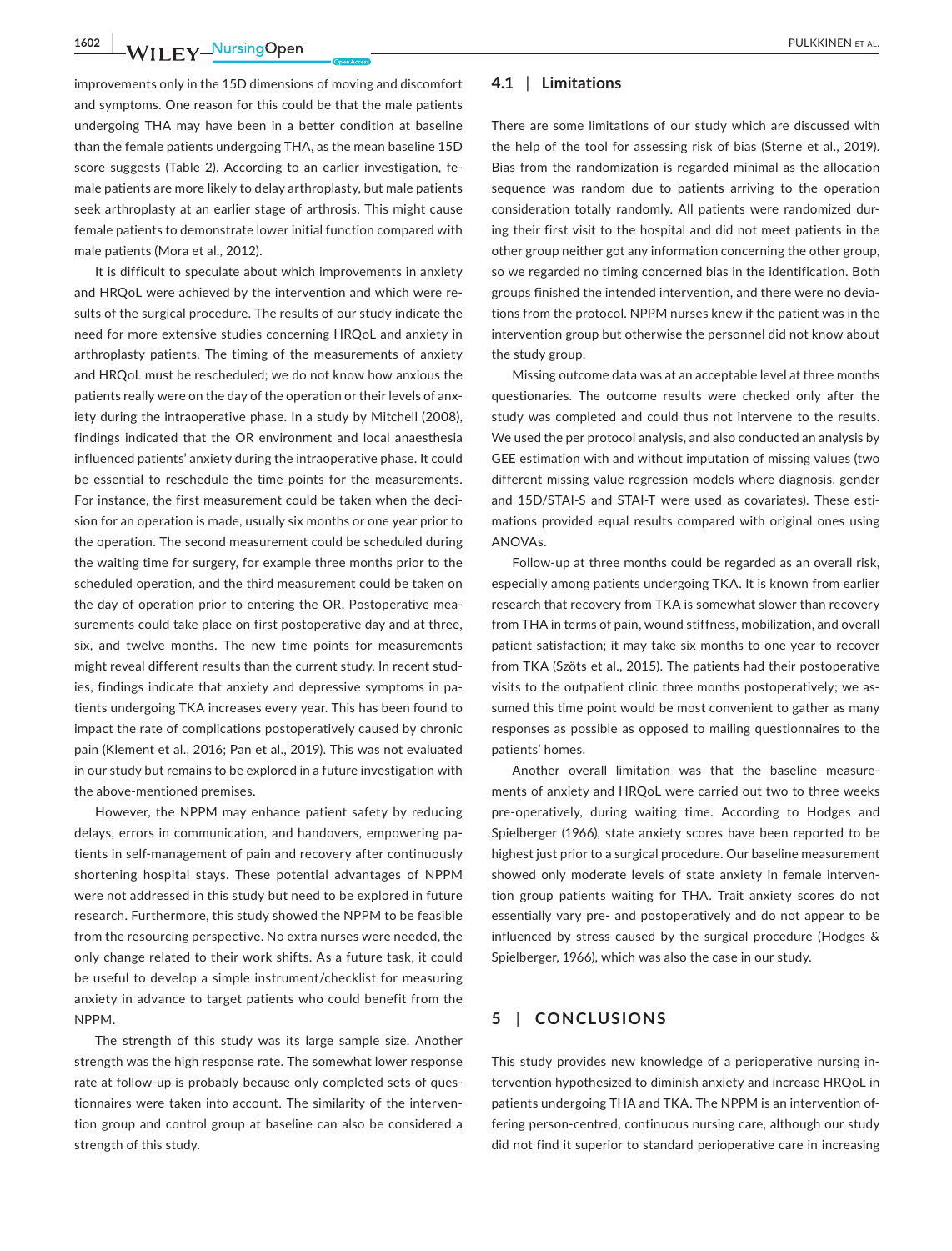**PULKKINEN ET AL. 1603** 

HRQoL or reducing anxiety. In future studies, the variables will be examined over at least three times (baseline, at least 4 weeks, and the third shift) to further discuss the effect of time on a variable such as anxiety by comparing the results. According to our results, men and women responded differently. However, this result was found in ad hoc analysis. Thus, further testing of gender differences needs to be conducted in future perioperative nursing research using randomized gender stratification.

# **ACKNOWLEDGEMENTS**

Heartfelt thanks to all patients who participated this study. We also want to thank the nurse assistants at the outpatient clinic and the nurses at the operating department for valuable help in collecting the data for this study.

# **CONFLICT OF INTEREST**

Professor Harri Sintonen is the developer of the 15D inventory and obtains royalties from its electronic versions. The other authors have no conflicts of interest to declare.

# **AUTHOR CONTRIBUTIONS**

Study design: MP, IJ, SS and KJ; Data collection/analysis: MP; drafting of the manuscript: MP, IJ, HS and KJ; Statistical analysis: JE and HS; Critical revisions for intellectual content: IJ, HS, SS and KJ; Supervision: IJ and KJ.

## **DATA AVAILABILITY STATEMENT**

The data sets generated during and/or analysed during the current study are available from the corresponding author on reasonable request.

#### **ORCID**

*Maria Pulkkinen* <https://orcid.org/0000-0003-4968-6173> *Kristiina Junttila* <https://orcid.org/0000-0002-3541-601X>

#### **REFERENCES**

- Alanne, S., Roine, R. P., Räsänen, P., Vainiola, T., & Sintonen, H. (2015). Estimating the minimum important change in the 15D scores. *Quality of Life Research*, *24*(3), 599–606. [https://doi.org/10.1007/s1113](https://doi.org/10.1007/s11136-014-0787-4) [6-014-0787-4](https://doi.org/10.1007/s11136-014-0787-4)
- Bachrach-Lindström, M., Karlsson, S., Pettersson, L. G., & Johansson, T. (2008). Patients on the waiting list for total hip replacement: A 1-year follow-up study. *Scandinavian Journal of Caring Sciences*, *22*(4), 536– 542. <https://doi.org/10.1111/j.1471-6712.2007.00567.x>
- Bazemore, A., Petterson, S., Peterson, L. E., Bruno, R., Chung, Y., & Phillips, R. L. (2018). Higher primary care physician continuity is associated with lower costs and hospitalizations. *Annals of Family Medicine*, *16*(6), 492–497.<https://doi.org/10.1370/afm.2308>
- Djukanovic, I., Brudin, L., Hagberg, M., Tillander, B., & Cöster, M. (2011). Health-related quality of life in patients before and after planned orthopedic surgery - A prospective follow-up study. *International Journal of Orthopaedic and Trauma Nursing*, *15*(4), 185–195. [https://](https://doi.org/10.1016/j.ijotn.2011.04.002) [doi.org/10.1016/j.ijotn.2011.04.002](https://doi.org/10.1016/j.ijotn.2011.04.002)
- Doyle, J. D., & Garmon, E. H. (2018). *American Society of Anesthesiologists Classification (ASA Class). NCBI Bookshelf. A service of the National*

*Library of Medicine. National Institutes of Health. StatPearls [Internet]*. : StatPearls Publishing.

- Duivenvoorden, T., Vissers, M. M., Verhaar, J., Busschbach, J., Gosens, T., Bloem, R. M., Bierma-Zeinstra, S., & Reijman, M. (2013). Anxiety and depressive symptoms before and after total hip and knee arthroplasty: A prospective multicentre study. *Osteoarthritis and Cartilage*, *21*(12), 1834–1840. [https://doi.org/10.1016/j.](https://doi.org/10.1016/j.joca.2013.08.022) [joca.2013.08.022](https://doi.org/10.1016/j.joca.2013.08.022)
- Engström, Å., Boström, J., & Karlsson, A. C. (2017). Women's experiences of undergoing total knee joint replacement surgery. *Journal of Perianesthesia Nursing*, *32*(2), 86–95. [https://doi.org/10.1016/j.](https://doi.org/10.1016/j.jopan.2015.11.009) [jopan.2015.11.009](https://doi.org/10.1016/j.jopan.2015.11.009)
- Eriksson, K. (2002). Caring science in a new key. *Nursing Science Quarterly*, *15*(1), 61–65.<https://doi.org/10.1177/08943180222108642>
- Eurostat (2017). In-patient average length of stay (days). [http://](http://appsso.Eurostat.ec.europa.eu/nui/show.do?dataset=hlth_co_inpst&lang=en) [appsso.Eurostat.ec.europa.eu/nui/show.do?dataset](http://appsso.Eurostat.ec.europa.eu/nui/show.do?dataset=hlth_co_inpst&lang=en)=hlth\_co\_inpst [&lang](http://appsso.Eurostat.ec.europa.eu/nui/show.do?dataset=hlth_co_inpst&lang=en)=en. Assessed 15 Jan 2018.
- Gürsoy, A., Candaş, B., Güner, Ş., & Yılmaz, S. (2016). Preoperative stress: An operating room nurse intervention assessment. *Journal of Perianesthesia Nursing*, *31*(6), 495–503. [https://doi.org/10.1016/j.](https://doi.org/10.1016/j.jopan.2015.08.011) [jopan.2015.08.011](https://doi.org/10.1016/j.jopan.2015.08.011)
- Haggerty, J. L., Roberge, D., Freeman, G. K., & Beaulieu, C. (2013). Experienced continuity of care when patients see multiple clinicians: A qualitative metasummary. *Annals of Family Medicine*, *11*(3), 262– 271.<https://doi.org/10.1370/afm.1499>
- Hirvonen, J., Blom, M., Tuominen, U., Seitsalo, S., Lehto, M., Paavolainen, P., Hietaniemi, K., Rissanen, P., & Sintonen, H. (2007). Evaluating waiting time effect on health outcomes at admission: A prospective randomized study on patients with osteoarthritis of the knee joint. *Journal of Evaluation in Clinical Practice*, *13*(5), 728–733. [https://doi.](https://doi.org/10.1111/j.1365-2753.2006.00745.x) [org/10.1111/j.1365-2753.2006.00745.x](https://doi.org/10.1111/j.1365-2753.2006.00745.x)
- Hodges, W. F., & Spielberger, C. D. (1966). The effects of threat of shock on heart rate for subjects who differ in manifest anxiety and fear of shock. *Psychophysiology*, *2*(4), 287–294. [https://doi.org/10.1111/](https://doi.org/10.1111/j.1469-8986.1966.tb02656.x) [j.1469-8986.1966.tb02656.x](https://doi.org/10.1111/j.1469-8986.1966.tb02656.x)
- Hofstede, S. N., Gademan, M. G. J., Stijnen, T., Nelissen, R. G. H. H., Marang-Van De Mheen, P. J., Bierma-Zeinstra, S. M. A., & Vliet Vlieland, T. P. M. (2018). The influence of preoperative determinants on quality of life, functioning and pain after total knee and hip replacement: A pooled analysis of Dutch cohorts. *BMC Musculoskeletal Disorders*, *19*(1), 1–11. [https://doi.org/10.1186/](https://doi.org/10.1186/s12891-018-1991-0) [s12891-018-1991-0](https://doi.org/10.1186/s12891-018-1991-0)
- Husted, H., Lunn, T. H., Troelsen, A., Gaarn-Larsen, L., Kristensen, B. B., & Kehlet, H. (2011). Why still in hospital after fast-track hip and knee arthroplasty? *Acta Orthopaedica*, *82*(6), 679–684. [https://doi.](https://doi.org/10.3109/17453674.2011.636682) [org/10.3109/17453674.2011.636682](https://doi.org/10.3109/17453674.2011.636682)
- Johansson Stark, Å., Charalambous, A., Istomina, N., Salanterä, S., Sigurdardottir, A. K., Sourtzi, P., Valkeapää, K., Zabalegui, A., & Bachrach-Lindström, M. (2016). The quality of recovery on discharge from hospital, a comparison between patients undergoing hip and knee replacement - a European study. *Journal of Clinical Nursing*, *25*(17–18), 2489–2501. [https://doi.org/10.1111/](https://doi.org/10.1111/jocn.13278) [jocn.13278](https://doi.org/10.1111/jocn.13278)
- Johansson Stark, Å., Ingadottir, B., Salanterä, S., Sigurdardottir, A., Valkeapää, K., Bachrach-Lindström, M., & Unosson, M. (2014). Fulfilment of knowledge expectations and emotional state among people undergoing hip replacement: A multi-national survey. *International Journal of Nursing Studies*, *51*(11), 1491–1499. [https://](https://doi.org/10.1016/j.ijnurstu.2014.03.006) [doi.org/10.1016/j.ijnurstu.2014.03.006](https://doi.org/10.1016/j.ijnurstu.2014.03.006)
- Klement, M. R., Nickel, B. T., Penrose, C. T., Bala, A., Green, C. L., Wellman, S. S., Bolognesi, M. P., & Seyler, T. M. (2016). Psychiatric disorders increase complication rate after primary total knee arthroplasty. *Knee*, *23*(5), 883–886. [https://doi.org/10.1016/j.](https://doi.org/10.1016/j.knee.2016.05.007) [knee.2016.05.007](https://doi.org/10.1016/j.knee.2016.05.007)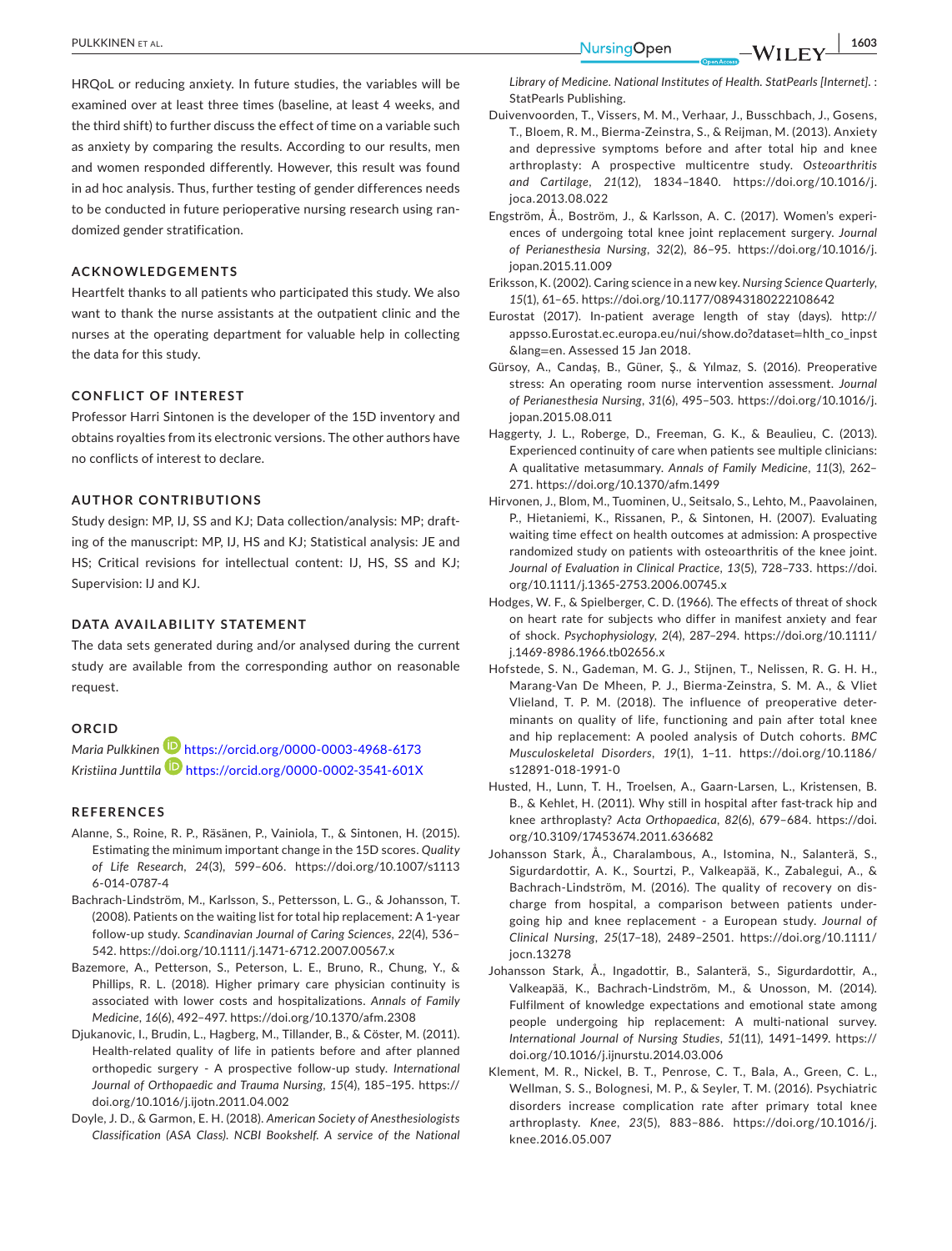**1604 |**  PULKKINEN et al.

- Koivula, M., Hautamäki-Lamminen, K., & Åstedt-Kurki, P. (2010). Predictors of fear and anxiety nine years after coronary artery bypass grafting. *Journal of Advanced Nursing*, *66*(3), 595–606. [https://](https://doi.org/10.1111/j.1365-2648.2009.05230.x) [doi.org/10.1111/j.1365-2648.2009.05230.x](https://doi.org/10.1111/j.1365-2648.2009.05230.x)
- Koivula, M., Tarkka, M.-T., Tarkka, M., Laippala, P., & Paunonen-Ilmonen, M. (2002). Fear and in-hospital social support for coronary artery bypass grafting patients on the day before surgery. *International Journal of Nursing Studies*, *39*, 415–427. [https://doi.org/10.1016/S0020](https://doi.org/10.1016/S0020-7489(01)00044-X) [-7489\(01\)00044-X](https://doi.org/10.1016/S0020-7489(01)00044-X)
- Kühlmann, A. Y. R., de Rooij, A., Kroese, L. F., van Dijk, M., Hunink, M. G. M., & Jeekel, J. (2018). Meta-analysis evaluating music interventions for anxiety and pain in surgery. *British Journal of Surgery*, *105*(7), 773– 783. <https://doi.org/10.1002/bjs.10853>
- Lane, J. V., Hamilton, D. F., MacDonald, D. J., Ellis, C., & Howie, C. R. (2016). Factors that shape the patient's hospital experience and satisfaction with lower limb arthroplasty: An exploratory thematic analysis. *British Medical Journal Open*, *6*(5), 1–8. [https://doi.org/10.1136/](https://doi.org/10.1136/bmjopen-2015-010871) [bmjopen-2015-010871](https://doi.org/10.1136/bmjopen-2015-010871)
- Lindwall, L., & Von Post, I. (2009). Continuity created by nurses in the perioperative dialogue – a literature review. *Scandinavian Journal of Caring Sciences*, *23*(2), 395–401. [https://doi.](https://doi.org/10.1111/j.1471-6712.2008.00609.x) [org/10.1111/j.1471-6712.2008.00609.x](https://doi.org/10.1111/j.1471-6712.2008.00609.x)
- Lindwall, L., Von Post, I., & Bergbom, I. (2003). Patients' and nurses' experiences of perioperative dialogues. *Journal of Advanced Nursing*, *43*(3), 246–253. <https://doi.org/10.1046/j.1365-2648.2003.02707.x>
- Mako, T., Svanäng, P., & Bjerså, K. (2016). Patients' perceptions of the meaning of good care in surgical care: A grounded theory study. *BMC Nursing*, *15*(1), 1–9.<https://doi.org/10.1186/s12912-016-0168-0>
- Mandzuk, L. L., McMillan, D. E., & Bohm, E. R. (2015). A longitudinal study of quality of life and functional status in total hip and total knee replacement patients. *International Journal of Orthopaedic and Trauma Nursing*, *19*(2), 102–113. <https://doi.org/10.1016/j.ijotn.2014.07.001>
- Mansukhani, N. A., Yoon, D. Y., Teter, K. A., Stubbs, V. C., Helenowski, I. B., Woodruff, T. K., & Kibbe, M. R. (2016). Determining if sex bias exists in human surgical clinical research. *JAMA Surgery*, *151*(11), 1022– 1030. <https://doi.org/10.1001/jamasurg.2016.2032>
- McInnes, R. J., Martin, C. J. H., & MacArthur, J. (2018). Midwifery continuity of carer: Developing a realist evaluation framework to evaluate the implementation of strategic change in Scotland. *Midwifery*, *66*(July), 103–110.<https://doi.org/10.1016/j.midw.2018.07.007>
- Mitchell, M. (2008). Conscious surgery: Influence of the environment on patient anxiety. *Journal of Advanced Nursing*, *64*(3), 261–271. [https://](https://doi.org/10.1111/j.1365-2648.2008.04769.x) [doi.org/10.1111/j.1365-2648.2008.04769.x](https://doi.org/10.1111/j.1365-2648.2008.04769.x)
- Mitchell, M. (2012). Influence of gender and anaesthesia type on day surgery anxiety. *Journal of Advanced Nursing*, *68*(5), 1014–1025. [https://](https://doi.org/10.1111/j.1365-2648.2011.05801.x) [doi.org/10.1111/j.1365-2648.2011.05801.x](https://doi.org/10.1111/j.1365-2648.2011.05801.x)
- Moher, D., Hopewell, S., Schulz, K. F., Montori, V., Gøtzsche, P. C., Devereaux, P. J., Elbourne, D., Egger, M., & Altman, D. G. (2012). CONSORT 2010 explanation and elaboration: Updated guidelines for reporting parallel group randomised trials. *International Journal of Surgery*, *10*(1), 28–55. [https://doi.](https://doi.org/10.1016/j.ijsu.2011.10.001) [org/10.1016/j.ijsu.2011.10.001](https://doi.org/10.1016/j.ijsu.2011.10.001)
- Montin, L., Leino-Kilpi, H., Katajisto, J., Lepistö, J., Kettunen, J., & Suominen, T. (2007). Anxiety and health-related quality of life of patients undergoing total hip arthroplasty for osteoarthritis. *Chronic Illness*, *3*(3), 219–227.<https://doi.org/10.1177/1742395307084405>
- Montin, L., Leino-Kilpi, H., Suominen, T., & Lepistö, J. (2008). A systematic review of empirical studies between 1966 and 2005 of patient outcomes of total hip arthroplasty and related factors. *Journal of Clinical Nursing*, *17*(1), 40–45. [https://doi.](https://doi.org/10.1111/j.1365-2702.2007.01944.x) [org/10.1111/j.1365-2702.2007.01944.x](https://doi.org/10.1111/j.1365-2702.2007.01944.x)
- Mora, M., Shell, J. E., Thomas, C. S., Ortiguera, C. J., & O'Connor, M. I. (2012). Gender differences in questions asked in an online preoperative patient education program. *Gender Medicine*, *9*(6), 457–462. <https://doi.org/10.1016/j.genm.2012.10.002>
- Olsson, L., Karlsson, J., Berg, U., Kärrholm, J., & Hansson, E. (2014). Person-centred care compared with standardised care for patients undergoing total hip arthroplasty. *Journal of Orthopaedic Surgery and Research*, *9*, 1–7. <https://doi.org/10.1186/s13018-014-0095-2>
- Pan, X., Wang, J., Lin, Z., Dai, W., & Shi, Z. (2019). Depression and anxiety are risk factors for postoperative pain-related symptoms and complications in patients undergoing primary total knee arthroplasty in the United States. *Journal of Arthroplasty*, *34*(10), 2337–2346. [https://](https://doi.org/10.1016/j.arth.2019.05.035) [doi.org/10.1016/j.arth.2019.05.035](https://doi.org/10.1016/j.arth.2019.05.035)
- Perriman, N., Davis, D. L., & Ferguson, S. (2018). What women value in the midwifery continuity of care model: A systematic review with metasynthesis. *Midwifery*, *62*(April), 220–229. [https://doi.org/10.1016/j.](https://doi.org/10.1016/j.midw.2018.04.011) [midw.2018.04.011](https://doi.org/10.1016/j.midw.2018.04.011)
- Pritchard, M. J. (2009). Identifying and assessing anxiety in pre-operative patients. *Nursing Standard*, *23*(26), 35–40. [https://doi.org/10.7748/](https://doi.org/10.7748/ns.23.51.35.s46) [ns.23.51.35.s46.](https://doi.org/10.7748/ns.23.51.35.s46)
- Pulkkinen, M., Junttila, K., & Lindwall, L. (2016). The perioperative dialogue - a model of caring for the patient undergoing a hip or a knee replacement surgery under spinal anaesthesia. *Scandinavian Journal of Caring Sciences*, *30*(1), 145–153. <https://doi.org/10.1111/scs.12233>
- Räsänen, P., Paavolainen, P., Sintonen, H., Koivisto, A. M., Blom, M., Ryynänen, O. P., & Roine, R. P. (2007). Effectiveness of hip or knee replacement surgery in terms of quality-adjusted life years and costs. *Acta Orthopaedica*, *78*(1), 108–115. [https://doi.org/10.1080/17453](https://doi.org/10.1080/17453670610013501) [670610013501](https://doi.org/10.1080/17453670610013501)
- Renholm, M., Suominen, T., Turtiainen, A.-M., Puukka, P., & Leino-Kilpi, H. (2014). Continuity of care in day surgical care – perspective of patients. *Scandinavian Journal of Caring Sciences*, *28*(4), 706–715. <https://doi.org/10.1111/scs.12099>
- Rodríguez-Martín, B., Martin-Martin, R., & Suhonen, R. (2019). Individualized care scale-patient: a Spanish validation study. *Nursing Ethics*, *26*(6), 1791–1804. [https://doi.org/10.1177/0969733018](https://doi.org/10.1177/0969733018769351) [769351](https://doi.org/10.1177/0969733018769351)
- Sadati, L., Pazouki, A., Mehdizadeh, A., Shoar, S., Tamannaie, Z., & Chaichian, S. (2013). Effect of preoperative nursing visit on preoperative anxiety and postoperative complications in candidates for laparoscopic cholecystectomy: A randomized clinical trial. *Scandinavian Journal of Caring Sciences*, *27*(4), 994–998. [https://doi.org/10.1111/](https://doi.org/10.1111/scs.12022) [scs.12022](https://doi.org/10.1111/scs.12022)
- Sibanda, A., Carnes, D., Visentin, D., & Cleary, M. (2019). A systematic review of the use of music interventions to improve outcomes for patients undergoing hip or knee surgery. *Journal of Advanced Nursing*, *75*(3), 502–516.<https://doi.org/10.1111/jan.13860>
- Sintonen, H. (2001). The 15D instrument of health-related quality of life: Properties and applications. *Annals of Medicine*, *33*(5), 328–336. <https://doi.org/10.3109/07853890109002086>
- Sjøveian, A. K. H., & Leegaard, M. (2017). Hip and knee arthroplasty patient's experiences of pain and rehabilitation after discharge from hospital. *International Journal of Orthopaedic and Trauma Nursing*, *27*, 28–35. <https://doi.org/10.1016/j.ijotn.2017.07.001>
- Specht, K., Kjaersgaard-Andersen, P., Kehlet, H., & Pedersen, B. D. (2015). Nursing in fast-track total hip and knee arthroplasty: A retrospective study. *International Journal of Orthopaedic and Trauma Nursing*, *19*(3), 121–130. <https://doi.org/10.1016/j.ijotn.2014.10.001>
- Spielberger, C. D. (1966). Theory and research on anxiety. In C. D. Spielberger (Ed.), *Anxiety and behavior*. Academic Press.
- Spielberger, C. D. (1972). Anxiety as an emotional state. In C. D. Spielberger (Ed.), *Anxiety: Current trends in theory and research*, Vol. *1*. Academic Press.
- Spielberger, C. D. (1977). State-trait anxiety and interactional psychology. In D. Magnusson, & N. S. Endler (Eds.), *Personality at the crossroads: Current issues in interactional psychology*. LEA/Wiley.
- Spielberger, C. D. (2010). State-Trait Anxiety Inventory for Adults. http://www.mindg [arden.com/145-state](http://www.mindgarden.com/145-state-trait-anxiety-inventory-for-adults) -trait-anxie ty-inven [tory-for-adults](http://www.mindgarden.com/145-state-trait-anxiety-inventory-for-adults)